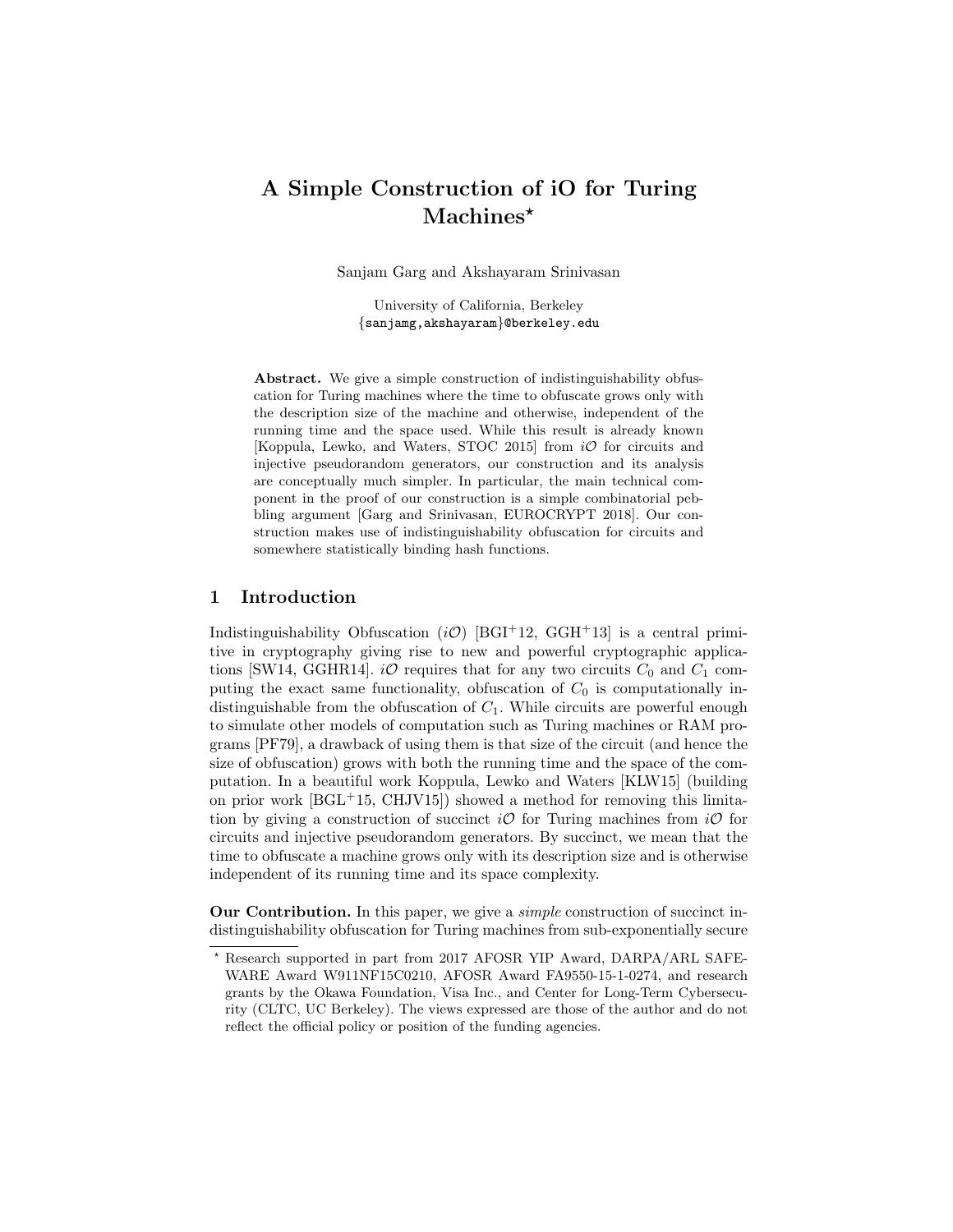$i\mathcal{O}$  for circuits and sub-exponentially secure somewhere statistically binding hash functions [HW15, KLW15]. Our new construction is simple to describe and its analysis is much simpler than the previous works. Inspired by [GS18a], the main technical component in our security proof is a simple combinatorial pebbling argument.

In a bit more detail, we achieve the above new result by first giving a new construction of *succinct randomized encoding* [AIK04, CHJV15, BGL<sup>+</sup>15, App17] from polynomially hard indistinguishability obfuscation for circuits and laconic oblivious transfer  $[CDG+17, DG17, BLSV18, DGHM18].<sup>1</sup>$  A randomized encoding allows to encode a Turing machine  $M$ , an input  $x$  and a time bound  $t$  to  $\widehat{M}_{x,t}$ . Given  $\widehat{M}_{x,t}$ , the decoding procedure recovers  $M(x)$  which is the output of  $M$  on input  $x$  obtained in time  $t$ . The security property requires that the distribution of  $M_{x,t}$  does not leak anything about x except  $M(x)$ . A randomized encoding is said to be succinct if the encoding procedure runs in time that is polynomial in the security parameter, the machine description size and the input size and is otherwise independent of the time and space complexity of  $M$ . Next, to construct succinct  $i\mathcal{O}$  for Turing machines, we use a transformation from any succinct randomized encoding (with sub-exponential security) to succinct  $i\mathcal{O}$ for Turing machines given in the works of  $[CHJV15, BGL<sup>+</sup>15]$ . This yields the desired result.

### 1.1 Overview

In this section, we give a high level overview of our construction of succinct randomized encodings and the security proof.

Starting point. The starting point of our work is the construction of *semi*succinct randomized encodings for Turing machines in  $[CHJV15, BGL+15]$  based on  $i\mathcal{O}$  for circuits and Yao's garbling scheme. Semi-succinct randomized encodings require that the time to encode a machine to be independent of its running time but could depend on the space complexity of the computation. In particular, it is a weaker requirement when compared to full succinctness wherein we also require the time to encode a machine to be independent of the space complexity. Below we start by recalling this construction and explain why it achieves only semi-succinctness when compared to full succinctness.

The encoding procedure is given as input a Turing machine  $M$ , an input  $x$ and a time bound t and it has to output a randomized encoding  $M_{x,t}$ . The first step in the above works is to reduce the machine  $M$  to a "succinctly describable" circuit C that computes the same function as that of  $M$ . We say that a circuit is succinctly describable if there exists a "small" circuit  $C_{\rm sc}$  that on

 $\frac{1}{1}$  Note that  $\left[\text{CDG}^+\text{17}\right]$  also described a construction of laconic oblivious transfer from witness encryption [GGSW13] and somewhere statistically binding hash functions. Since witness encryption can be instantiated from  $i\mathcal{O}$  for circuits and one-way functions (which is implied by somewhere statistically binding hash functions), we obtain our main result from  $i\mathcal{O}$ for circuits and somewhere statistically binding hash functions.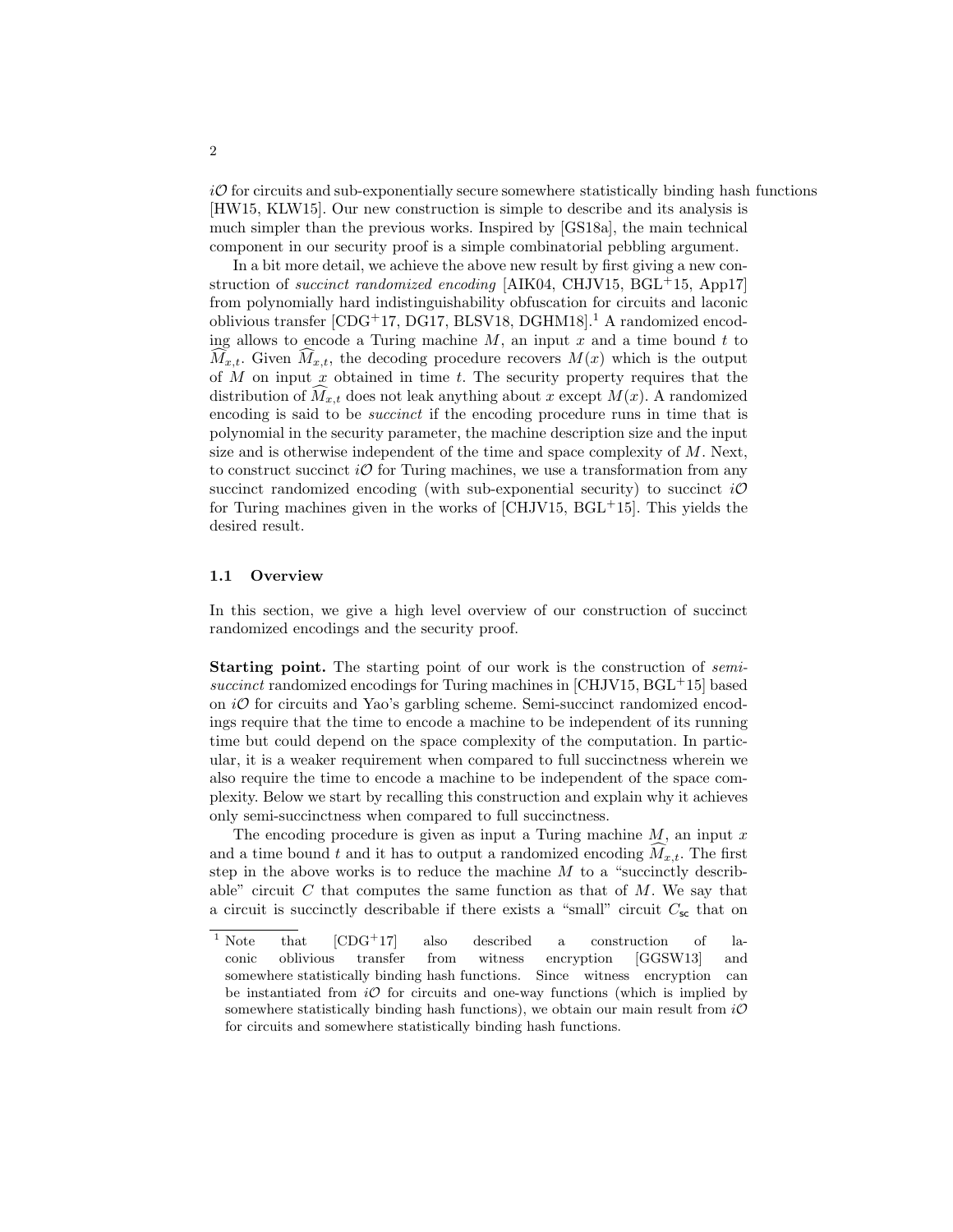input any gate index, outputs the binary function computed by that gate along with the description of its input and output wires. Next, these works observed that Yao's garbling procedure is highly "local", meaning that given only the local information about a gate (which includes its input, output wires and the functionality computed by it), Yao's garbling procedure can output the garbled encryption table corresponding to that gate. Now, these two ideas are combined in an elegant way to obtain a randomized encoding of a Turing machine. To give more details, the encoding consists of an obfuscated circuit that on input any gate index, outputs the garbled encryption table corresponding to that gate. Specifically, this circuit uses the succinct description to obtain the binary logic computed by the gate along with the description of the input and output wires. It uses a (puncturable) PRF key to obtain the labels corresponding to the input and the output wires and outputs the Yao's garbled table corresponding to that gate (using randomness derived from the puncturable PRF key). The encoding procedure outputs this obfuscation along with the labels corresponding to the input  $x$ . The decoding procedure evaluates this obfuscation on every gate index to obtain the garbled tables corresponding to every gate and then evaluates the garbled circuit to obtain the output.

Let us now describe the simulator for the above construction. Recall that the simulator on input  $M(x)$  must output a randomized encoding such that the distribution of the simulator's output is computationally indistinguishable to the distribution of an honestly generated encoding. The simulator in these works obfuscates a circuit that on input any gate number, outputs the simulated Yao's garbled table. Intuitively, it should follow from the security of Yao's garbled circuit construction that the real garbled tables are computationally indistinguishable to the simulated garbled tables. However, for the proof to go through, these works cannot change the distribution of all the garbled gates from the real to simulated in one shot. Rather, they use a careful hybrid argument wherein they change the distribution of the garbled tables from the real to simulated for one gate at a time and this where the succinctness takes a hit. Let us now explain this in more detail.

Recall from the proof of Yao's garbled circuit construction [LP09], that each hybrid corresponds to a particular distribution of garbled encryption tables (also called as configurations in  $[HJO+16]$ ). In a particular configuration, a garbled gate can either be in three modes: the real mode, or the input dependent simulation mode, or the simulated mode. The real mode is one where in the garbled encryption tables are distributed exactly as in the construction. In the input dependent simulation mode, all the entries of the garbled encryption table encrypt a single label and this label corresponds to the output of that gate. In the simulated mode, every entry of the garbled encryption table encrypts a single label and this label corresponds to the bit 0. The real world distribution corresponds to a configuration wherein each garbled gate is in the real mode and the simulated configuration is one in which each garbled gate is in the simulated mode. In order to go from the real world distribution to the simulated distribution, we need to go over a sequence of hybrids. Each hybrid change corresponds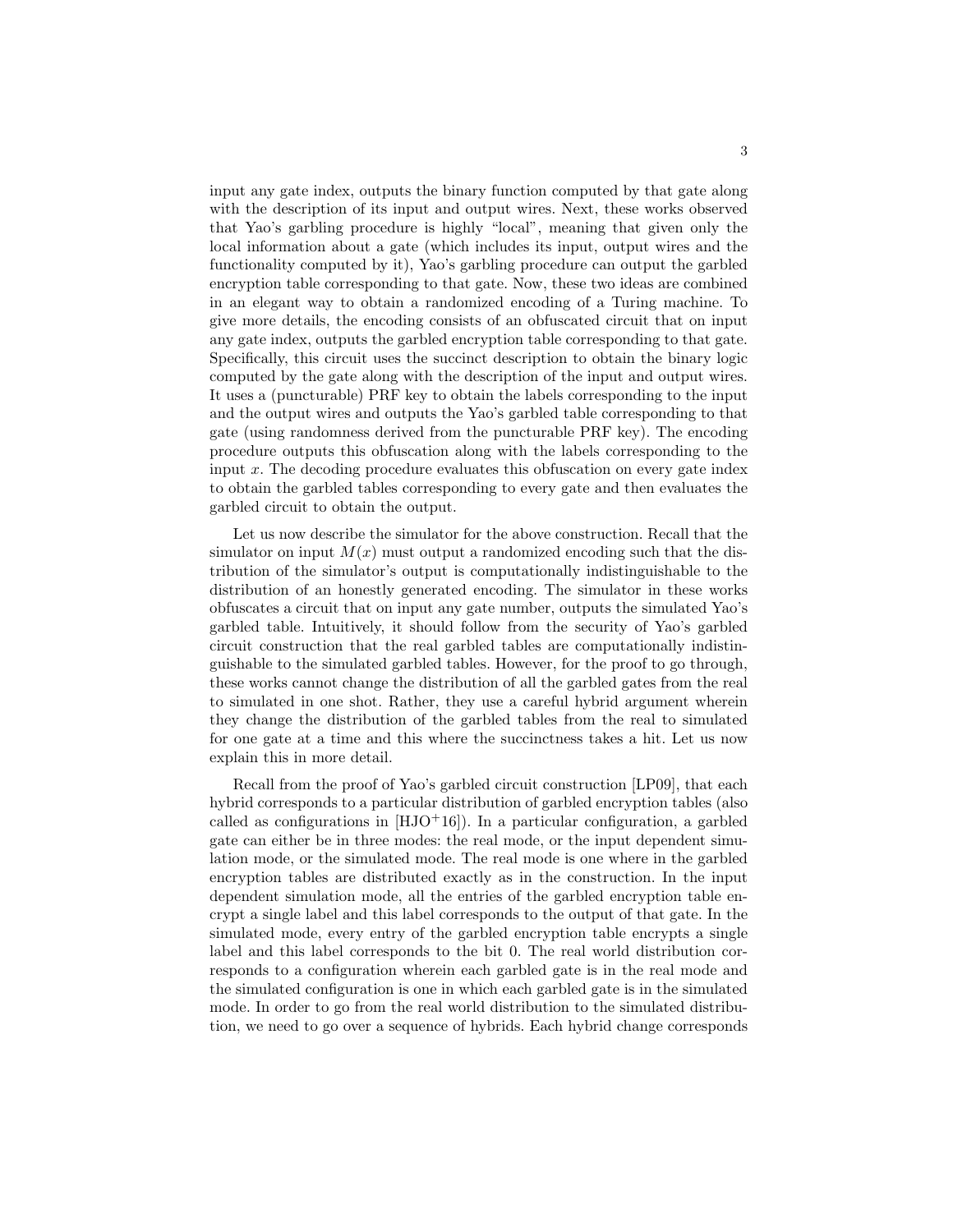to changing the configuration of a particular gate. These changes can be made according to the following two rules:

- Rule A: A garbled gate can be changed from the real mode to input dependent simulation mode if all its fan-in gates are in input dependent simulation mode.
- $-$  **Rule B:** A garbled gate can be changed from an input dependent simulation mode to the simulated mode if all its fan-out gates are in input dependent simulation mode.

A direct consequence of such a hybrid argument is that the obfuscated circuit (in the construction of succinct randomized encoding) in a particular hybrid must somehow encode the outputs of all the gates that are in the input dependent simulation mode. Notice that in general, the fan-out of a gate could be as large as the space of the computation (denoted by  $s$ ). Thus, to change one garbled gate from input dependent simulation mode to the simulated mode, we must encode the outputs of at most s gates in the obfuscated circuit. Thus, the size of the obfuscated circuit in this intermediate hybrids grows with s. Thus, to use  $i\mathcal{O}$  security, the real world obfuscation must also be padded to the size of the circuit in the intermediate hybrid and hence, these works could only achieve semi-succinctness. Because of the above-mentioned challenges, this approach seemed insufficient for realizing full succinctness. Thus, Koppula, Lewko and Waters [KLW15] gave a very different approach for realizing full succinctness. However, unfortunately, their realization is rather involved.

Our Approach. In this work, we start with the above-mentioned approach followed in the realization of semi-succinct iO constructions but employ a crucial technique to achieve full succinctness. Specifically, to achieve full succinctness, we use a linearized garbling scheme (introduced in the work of Garg and Srinivasan [GS18a]) in place of Yao's garbling scheme. Informally, a linearized garbled circuit helps in "flattening" the underlying circuit which may have large width into a circuit with width 1. Intuitively, such a flattening would be helpful as the size of intermediate obfuscations may not have to grow with the width of the circuit (which is proportional to the space complexity). In the rest of the overview, we give an informal description of the linearlized garbled circuit, state its properties and explain the combinatorial pebbling game that forms the main crux of the proof. This approach allows us to achieve a simpler construction than Koppula, Lewko and Waters [KLW15].

Linearized Garbled Circuits. To understand the concept of a linearized garbled circuits<sup>2</sup>, it is best to view the circuit C as a sequence of step circuits. In more details, we will consider  $C$  as a sequence of step circuits along with a database/memory  $D$ . The *i*-th step circuit implements the *i*-th gate (with some topological ordering of the gates) in the circuit  $C$ . The database  $D$  is initially loaded with the input  $x$  and contents of the database represent the state of the

<sup>2</sup> This paragraph is taken verbatim from [GS18a].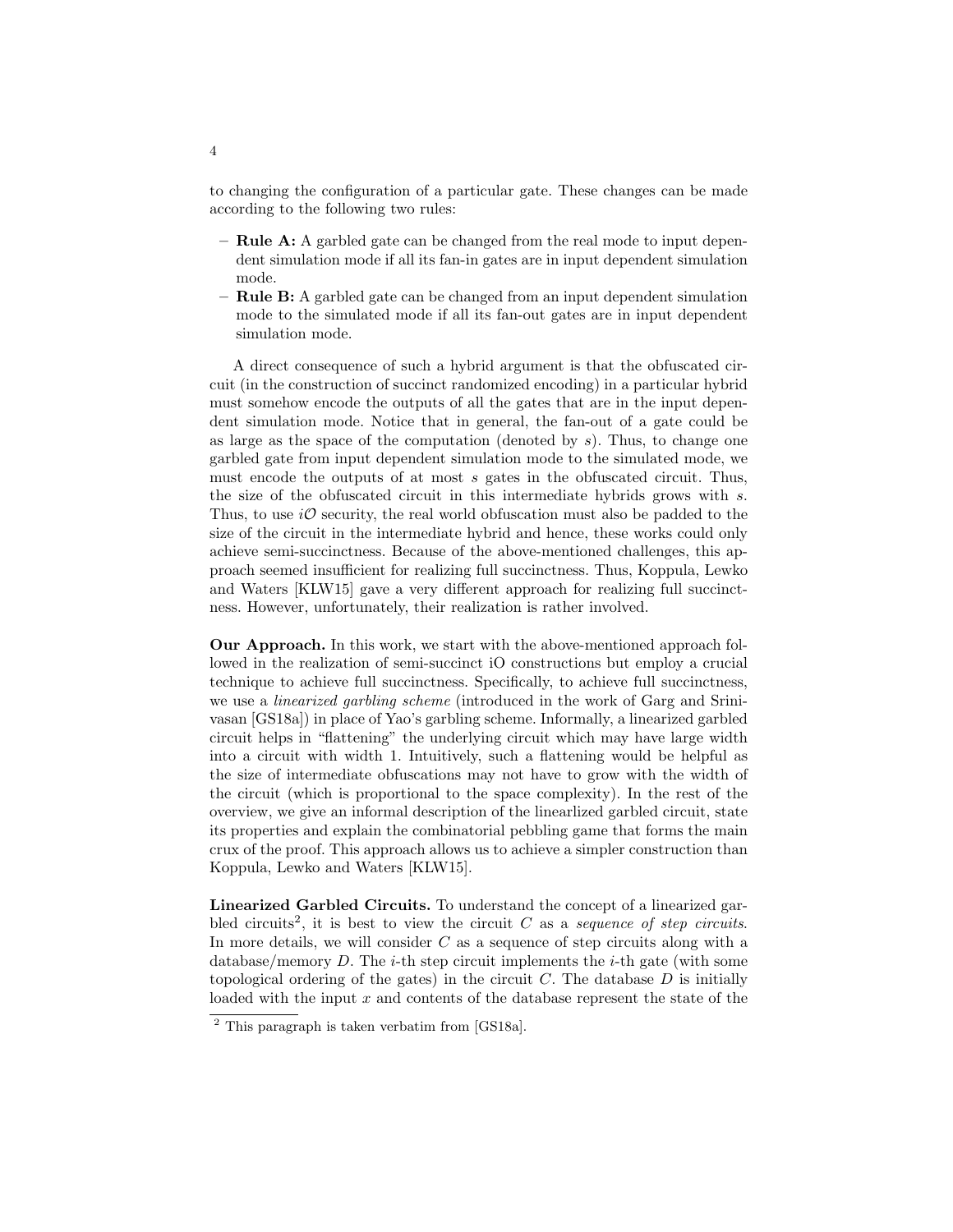computation. That is, the snapshot of the database before the evaluation of the i-th step circuit contains the output of every gate  $q < i$  in the execution of C on input  $x$ . The  $i$ -th step circuit reads contents from two pre-determined locations in the database and writes a bit to location  $i$ . The bits that are read correspond to the values in the input wires for the  $i$ -th gate. The output of the circuit is easily derived from the contents of the database at the end of the computation.

To garble a circuit  $C$ , we must garble each of the step circuits and the database D. To draw a parallel with the Yao's garbling scheme, the garbled encryption tables are now replaced with garbled step circuits. As in the of Yao's garbling procedure, the task of garbling the step circuits has the desired locality property, meaning that given only the locations accessed by the step circuit and the functionality computed by it, we can computed the garbled version of that particular step circuit. Furthermore, we can think of the distributions wherein a step circuit is in real mode, or in input dependent simulation mode, or in simulated mode as natural extensions of the same notions for a garbled gate. For the sake of keeping things simple in the introduction, we wouldn't be going into the exact details of the actual distributions in these three modes.

Now we are ready to state the properties of a linearized garbled circuit. We say a garbling scheme to be linearized if it satisfies the following two properties:

- 1. Rule A: A step circuit can be changed from the real mode to an input dependent simulation mode (or, vice-versa) if the previous step circuit is in input dependent simulation mode. This restriction however, does not apply to the first step circuit i.e., it can always be changed from real to input dependent simulation mode (or, vice-versa).
- 2. Rule B: A step circuit can be changed from input dependent simulation mode to the simulated mode if the previous step circuit is in input dependent simulation mode and all the subsequent step circuits are in simulated mode. This rule must be contrasted with the corresponding rule for Yao's garbled circuits wherein we must maintain all the gates which fan-out from this particular gate in input dependent simulation mode.

Garg and Srinivasan [GS18a] constructed such a linearized garbling scheme from laconic oblivious transfer  $[CDG^+17]^3$  We will now show that how this linearized garbling structure is helpful in obtaining a fully succinct randomized encoding scheme.

Pebbling Game. Now, let us explain how the concept of linearized garbled circuit helps us in achieving full succinctness. The simulator for our construction of succinct randomized encoding is exactly the same as in the previous constructions  $\left[CHJVI5, BGL+15\right]$ . In particular, it obfuscates a circuit that on input any step circuit index, outputs the garbled version of that step circuit in the simulated mode. In the real world distribution, all the step circuits are garbled in the real mode whereas in the simulated distribution all the step circuits are

<sup>&</sup>lt;sup>3</sup> As mentioned in the introduction, a laconic oblivious transfer can be constructed from  $i\mathcal{O}$  for circuits and somewhere statistically binding hash functions.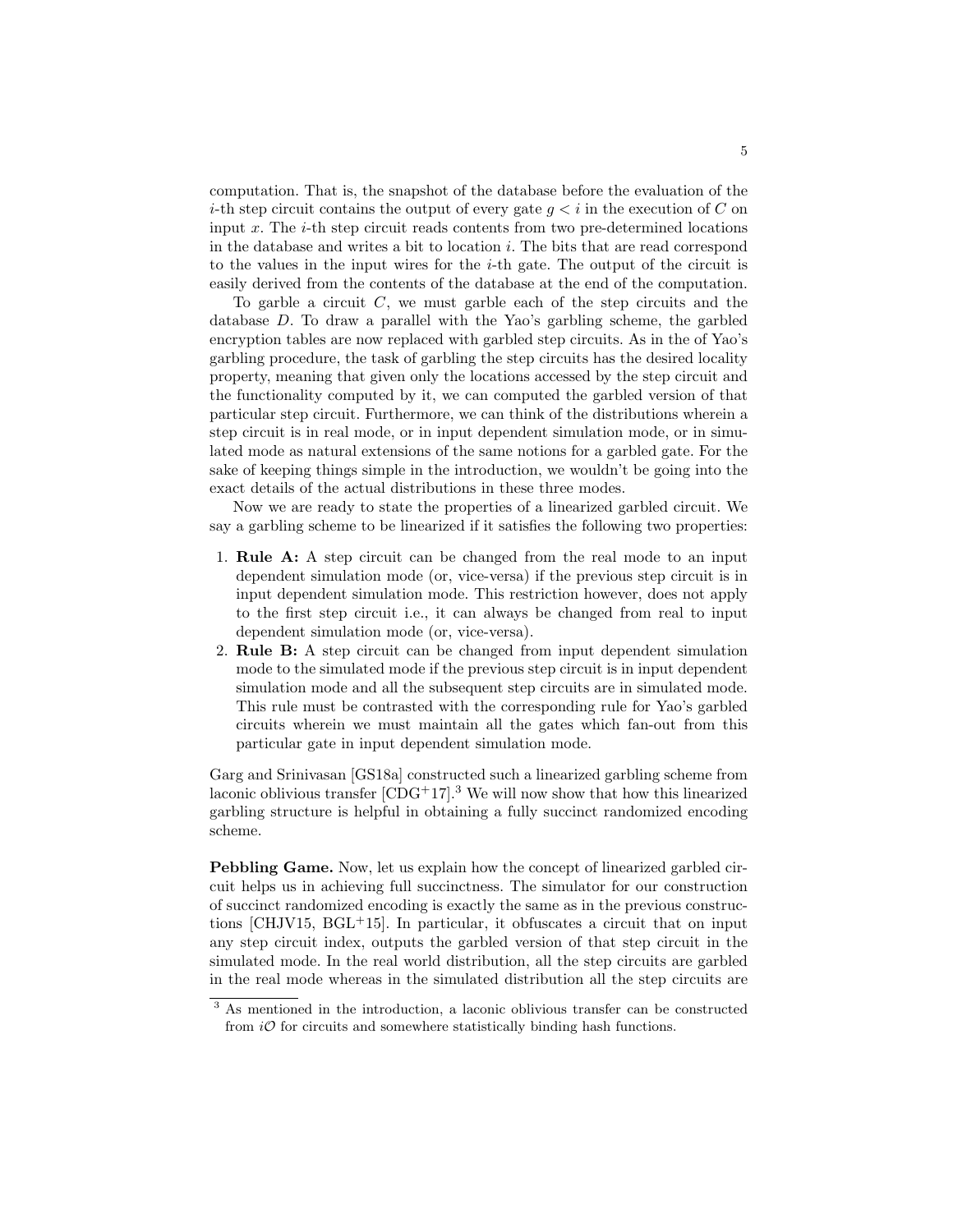garbled in the simulated mode. The goal is to change all the step circuits from the real mode to the simulated mode where in each step/hybrid, we can use either one of the above two rules to change the configuration of a particular gate. In order to keep the size of the intermediate obfuscations small, we need to minimize the number of step circuits that are present in the input dependent simulation mode. This is because for every step circuit that is present in the input dependent simulation mode, we must hardcode the output of the gate in the obfuscation and hence the size of the obfuscation grows with this number. These requirements can be abstractly modeled as the following pebbling game whose description is taken verbatim from [GS18a].

Consider the positive integer line  $1, 2, \ldots, N$ . We are given pebbles of two colors: gray and black . A black pebble corresponds to a step circuit in the simulated mode and a gray pebble corresponds to a step circuit in the input dependent simulation mode. A position without any pebble corresponds to real garbling. We can place the pebbles on this positive integer line according to the following two rules:

- **Rule A:** We can place or remove a gray pebble in position  $i$  if and only if there is a gray pebble in position  $i - 1$ . This restriction does not apply to position 1: we can always place or remove a gray pebble at position 1. This rule captures the first requirement of a linearized garbling scheme.
- **Rule B:** We can replace a gray pebble in position i with a black pebble as long as all the positions  $\geq i$  have black pebbles and there is a gray pebble in position  $i - 1$  or if  $i = 1$ . This rule captures the second requirement of a linearized garbling scheme.

Optimization goal of the pebbling game. The goal is to pebble the line  $[1, N]$  such that every position has a black pebble while minimizing the number of gray pebbles that are present on the line at any point in time.

Any strategy for the above pebbling game that uses a maximum of  $\ell$  gray pebbles gives a randomized encoding scheme where the time to encode grows with  $\ell$ . We note that the same pebbling game was considered in the work of [GS18a] in the context of constructing adaptive garbled circuits with optimal online complexity. Using the pebbling strategy considered in their work (that uses  $\log N$  gray pebbles), we give a construction of randomized encoding scheme where the time to encode grows only with  $\mathsf{poly}(|M|, |x|, \lambda, \log T)$  where T is the running time of the computation. This gives us the desired succinctness.

### 1.2 Concurrent Work

In a concurrent and independent work, Ananth and Lombardi [AL18] gave a construction of succinct randomized encoding from polynomially hard compact functional encryption and laconic oblivious transfer. They defined an abstraction called as strong locally simulatable garbling schemes and then used it to construct a succinct randomized encoding. At a conceptual level, the notion of strong locally simulatable garbling scheme is similar to our notion of linearized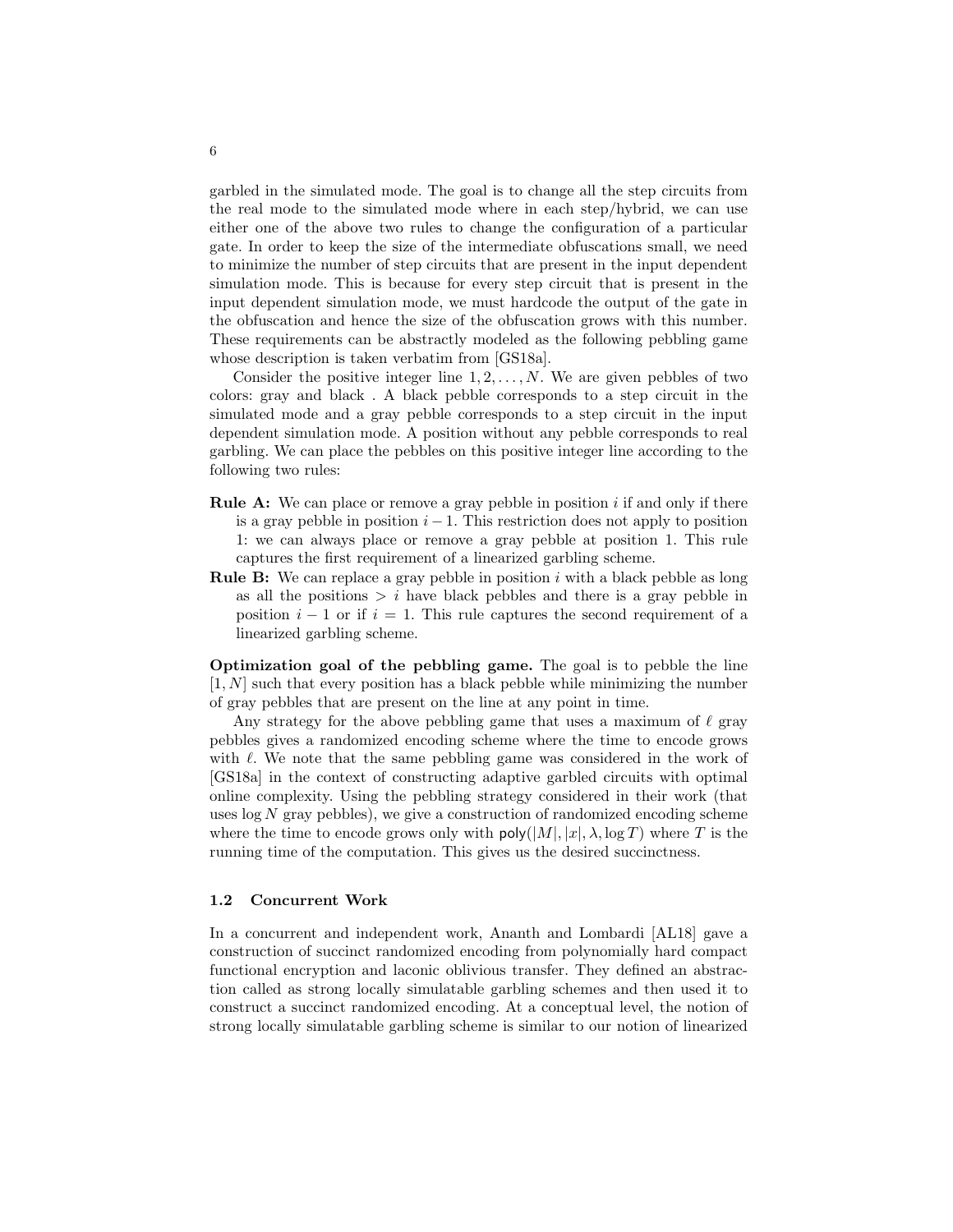garbling schemes and hence the underlying techniques used in both these papers are similar. We remark that even our construction can be instantiated from polynomially hard compact functional encryption using the works of [AJ15, BV15] as the size of the input to the obfuscation scheme is  $O(\log \lambda)$  where  $\lambda$  is the security parameter.

# 2 Preliminaries

Let  $\lambda$  denote the security parameter. A function  $\mu(\cdot): \mathbb{N} \to \mathbb{R}^+$  is said to be negligible if for any polynomial  $\mathsf{poly}(\cdot)$  there exists  $\lambda_0 \in \mathbb{N}$  such that for all  $\lambda > \lambda_0$ we have  $\mu(\lambda) < \frac{1}{\text{poly}(\lambda)}$ . For a probabilistic algorithm A, we denote  $A(x; r)$  to be the output of  $A$  on input  $x$  with the content of the random tape being  $r$ . When r is omitted,  $A(x)$  denotes a distribution. For a finite set S, we denote  $x \leftarrow S$  as the process of sampling x uniformly from the set S. We will use PPT to denote Probabilistic Polynomial Time. We denote [a] to be the set  $\{1,\ldots,a\}$ and [a, b] to be the set  $\{a, a + 1, \ldots, b\}$  for  $a \leq b$  and  $a, b \in \mathbb{Z}$ . For a binary string  $x \in \{0,1\}^n$ , we will denote the  $i^{th}$  bit of x by  $x_i$ . We assume without loss of generality that the length of the random tape used by all cryptographic algorithms is  $\lambda$ . We will use negl( $\cdot$ ) to denote an unspecified negligible function and  $\text{poly}(\cdot)$  to denote an unspecified polynomial function.

### 2.1 Succinct Circuits

We now recall the definition of succinct circuits. Most of this subsection is taken verbatim from [BGT14].

**Definition 1 (Succinct Circuits).** Let  $C: \{0,1\}^n \rightarrow \{0,1\}$  be a circuit with  $N - n$  binary gates. The gates of the circuit are numbered as follows. The input gates are given the numbers  $\{1, \ldots, n\}$ . The intermediate gates are numbered  ${n+1, n+2, \ldots, N-1}$  such that a gate that receives its input from gates i and  $j$  is given a number greater than  $i$  and  $j$ . The output gate is numbered  $N$ . Each gate  $g \in [n+1, N]$  is described by a tuple  $(i, j, f_q) \in [g-1]^2 \times \text{GType}$  where outputs of gates i and j serves as inputs to gate g and  $f<sub>g</sub>$  denotes the binary functionality computed by the gate. Here, GType denotes the set of all binary functions.

We say that C is succinctly represented by a circuit  $C_{\text{sc}}$ , if  $C_{\text{sc}}$  given a gate label  $g \in [n+1, N]$  gives out its description  $(i, j, f_q)$ . Furthermore,  $|C_{\mathsf{sc}}| < |C|$ .

We now recall the lemma from [PF79] that converts any uniform Turing machine to a succinct circuit.

**Lemma 1 ([PF79]).** Any Turing machine M, which for inputs of size n, requires a maximal running time  $t(n)$  and space  $s(n)$ , can be converted in time  $O(|M| + \log(t(n)))$  to a circuit  $C_{\text{sc}}$  that succinctly represents  $C: \{0,1\}^n \to \{0,1\}$ where C computes the same function as M (for inputs of size n), and is of size  $\tilde{O}(t(n) \cdot s(n)).$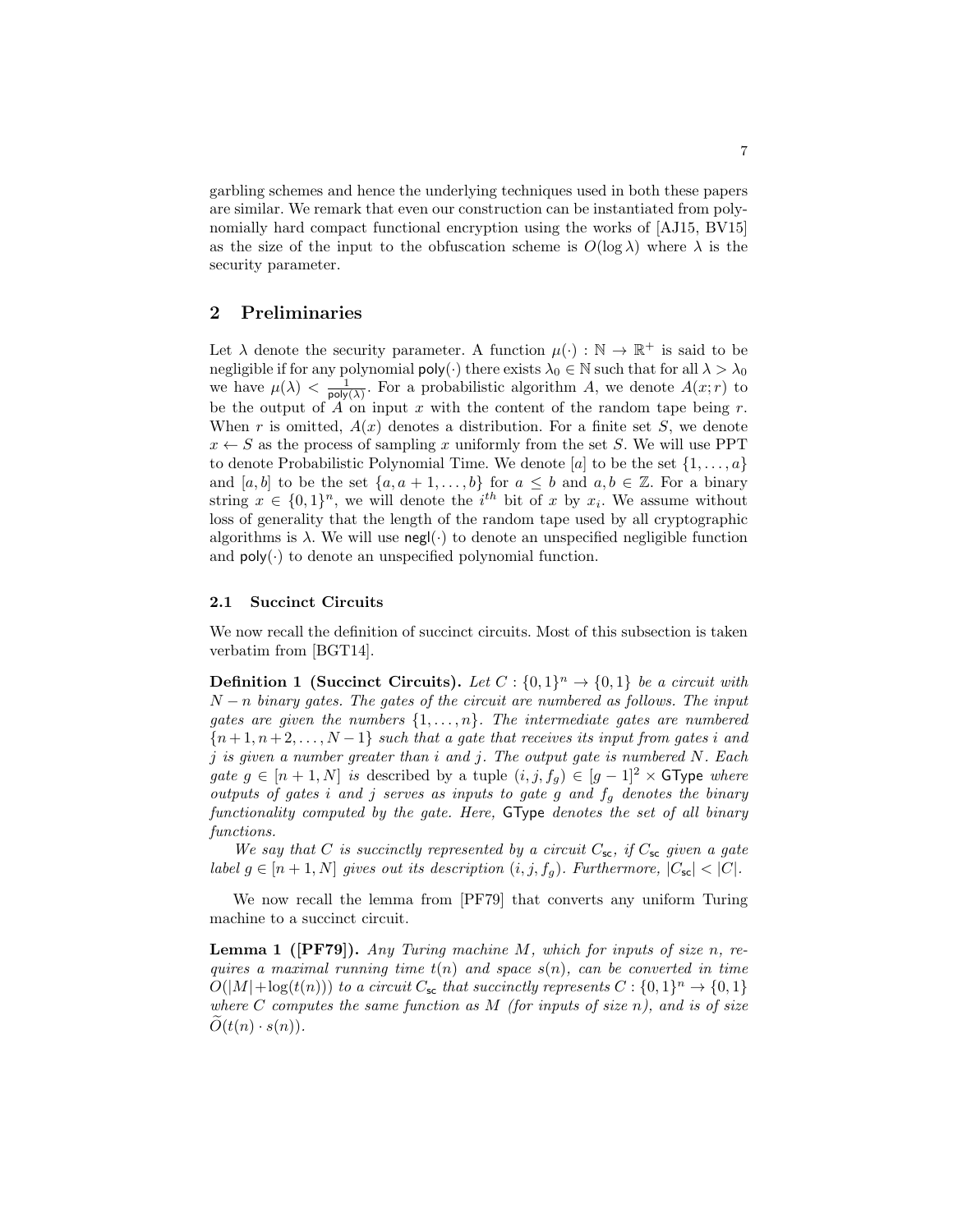#### 2.2 Succinct Randomized Encoding

We now recall the definition of succinct randomized encoding.

Definition 2 ([BGT14]). A succinct randomized encoding (SRE) consists of two algorithms (sRE.Enc, sRE.Dec) with the following syntax:

- $-\widehat{M}_{x,t} \leftarrow \textsf{sREEnc}(1^{\lambda}, M, x, t)$  : takes as input the security parameter  $\lambda$ , a machine  $M$ , input  $x$ , time bound (encoded in binary)  $t$  and outputs the randomized encoding  $\tilde{M}_{x,t}$ .
- $y \leftarrow sRE.Dec(M, \widehat{M}_{x,t})$ : takes as input the machine M and the randomized encoding  $\widehat{M}_{x,t}$  and deterministically computes the output y.

We require the scheme to satisfy the following three properties.

- $-$  Correctness: For every x and M such that M halts on input x within t steps, it holds that  $y = M(x)$  with probability 1 over the random coins of sRE.Enc.
- $-$  **Security:** there exists a PPT simulator  $\text{Sim}$  such that for any poly size adversary A there exists a negligible negl( $\cdot$ ) such that for all  $\lambda \in \mathbb{N}$ , machine  $M$ , input  $x$ , and time bound  $t$ :

$$
\left|\Pr[\mathcal{A}(\widehat{M}_{x,t})=1]-\Pr[\mathcal{A}(\mathsf{Sim}(1^{\lambda},y,M,t,1^{|x|}))=1]\right|\leq \mathsf{negl}(\lambda)\cdot p(t)
$$

where  $\widehat{M}_{x,t} \leftarrow$  sRE.Enc(1<sup> $\lambda$ </sup>, *M*, *x*, *t*), *y* is the output of  $M(x)$  after t steps and  $p(\cdot)$  is a fixed polynomial that does not depend on  $(M, x, t)$ .

 $-$  Succinctness: The running time of sRE. Enc and the size of the encoding  $M_{x,t}$  are poly(|M|, |x|, log t,  $\lambda$ ). The running time of sRE.Dec is poly(t,  $\lambda$ ).

Remark 1. We note that our definition of succinct randomized encoding differs from the original definition given in [BGT14] as the procedure sRE.Dec additionally takes in  $M$  as input. We note that this is without loss of generality as we can always set M to be the universal Turing machine and include the description of the machine that has to be encoded as part of the input.

### 2.3 Indistinguishability Obfuscation

We now define indistinguishability obfuscator from  $[{\rm B}GI^+12, {\rm G}GH^+13]$ .

**Definition 3.** A PPT algorithm  $iO$  is an indistinguishability obfuscator for a family of circuits  ${C_{\lambda}}_{\lambda}$  that satisfies the following properties:

– **Correctness:** For all  $\lambda$  and for all  $C \in C_{\lambda}$  and for all x,

$$
Pr[i\mathcal{O}(C)(x) = C(x)] = 1
$$

where the probability is over the random choices of  $i\mathcal{O}$ .

<sup>&</sup>lt;sup>4</sup> When t bounded by a polynomial then RHS can just be negl( $\lambda$ ).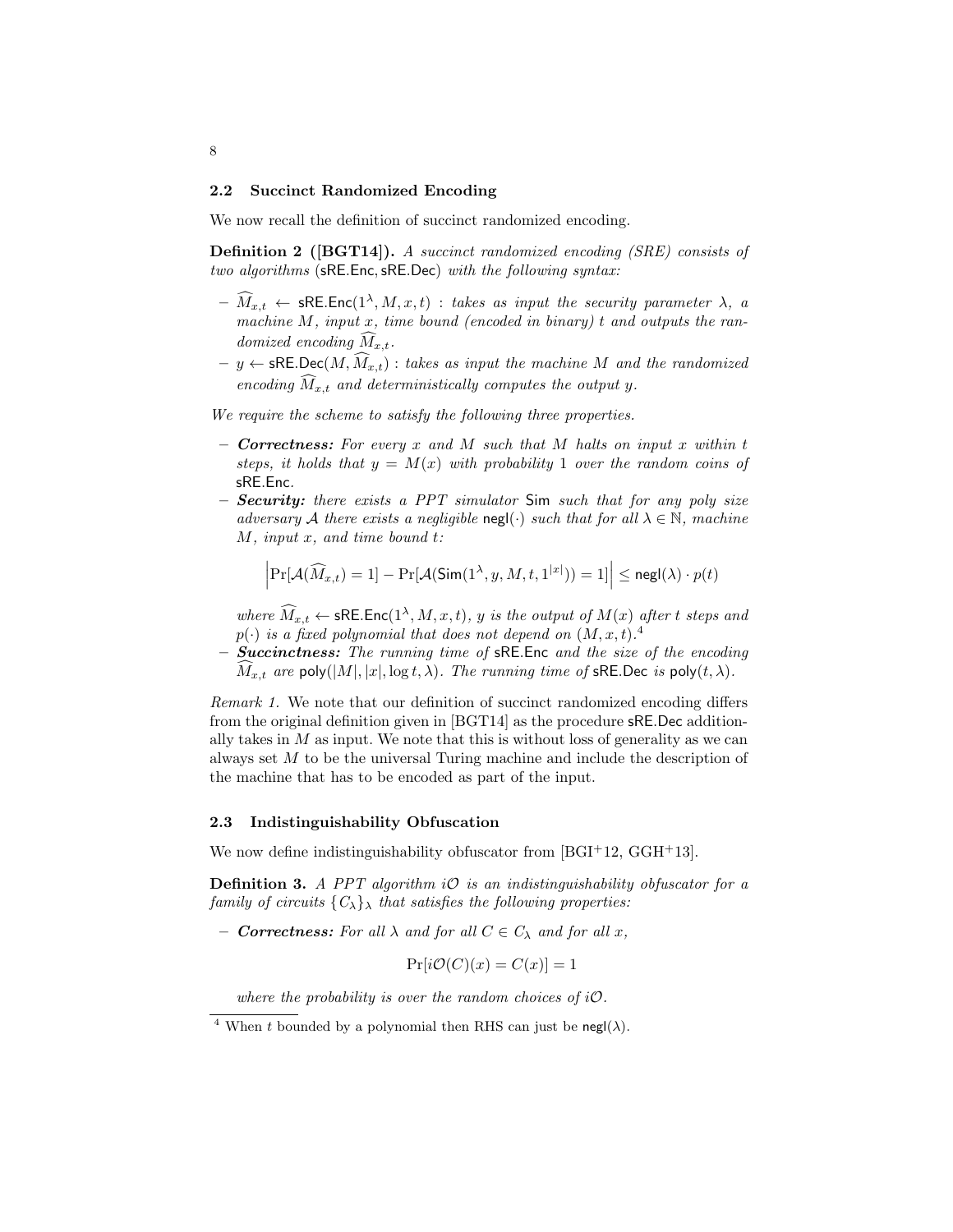$-$  Security: For all  $C_0, C_1 \in C_\lambda$  such that for all x,  $C_0(x) = C_1(x)$  and for all poly sized adversaries A,

$$
|\Pr[\mathcal{A}(i\mathcal{O}(C_0)) = 1] - \Pr[\mathcal{A}(i\mathcal{O}(C_1)) = 1]| \le \mathsf{negl}(\lambda)
$$

We now give the definition of a succinct indistinguishability obfuscation.

Definition 4 (Succinct Indistinguishability Obfuscator [BGL+15]). A succinct indistinguishability obfuscator for a machine class  $\{\mathcal{M}_{\lambda}\}_{\lambda\in\mathbb{N}}$  consists of a uniform PPT machine iOM that works as follows:

- $i \mathcal{O} \mathsf{M}$  takes as input the security parameter  $1^{\lambda}$ , the machine M to obfuscate, and an input length n and time bound t for M.
- $i \mathcal{O}$ M outputs a machine **ob**M which is an obfuscation of M corresponding to input length n and time bound t. **ob**M takes as input  $x \in \{0,1\}^n$  and  $t' \leq t$ .

The scheme should satisfy the following three requirements.

– **Correctness**: For all security parameters  $\lambda \in \mathbb{N}$ , for all  $M \in \mathcal{M}_{\lambda}$ , for all inputs  $x \in \{0,1\}^n$ , time bounds t and  $t' \leq t$ , let y be the output of M on t' steps, then we have that:

$$
Pr[obM(x, t') = y : obM \leftarrow iOM(1^{\lambda}, 1^n, 1^{\log t}, M)] = 1
$$

 $-$  Security: For any (not necessarily uniform) PPT distinguisher  $D$ , there exists a negligible function  $\alpha$  such that the following holds: For all security parameters  $\lambda \in \mathbb{N}$ , time bounds t, and pairs of machines  $M_0, M_1 \in \mathcal{M}_{\lambda}$  of the same size such that for all running times  $t' \leq t$  and for all inputs x,  $M_0(x) = M_1(x)$  when  $M_0$  and  $M_1$  are executed for time t', we have that:

$$
\left| \Pr \left[ D(i\mathcal{O}M(1^{\lambda}, 1^n, 1^{\log t}, M_0)) = 1 \right] - \Pr \left[ D(i\mathcal{O}M(1^{\lambda}, 1^n, 1^{\log t}, M_1)) = 1 \right] \right| \leq \alpha(\lambda)
$$

– Efficiency and Succinctness: We require that the running time of  $i$ OM and the length of its output, namely the obfuscated machine  $obM$ , is  $poly(|M|, \log t, n, \lambda)$ . We also require that the obfuscated machine on input  $x$  and  $t'$  runs in time  $\mathsf{poly}(|M|, t', n, \log t, \lambda)$  (or  $\mathsf{poly}(t', \lambda)$  for short).

#### 2.4 Garbled Circuits

Below we recall the definition of garbling scheme for circuits [Yao82, Yao86, AIK04] with selective security (see Lindell and Pinkas [LP09] and Bellare et al. [BHR12] for a detailed proof and further discussion). A garbling scheme for circuits is a tuple of PPT algorithms (GarbleCkt, EvalCkt). Very roughly, GarbleCkt is the circuit garbling procedure and EvalCkt is the corresponding evaluation procedure. We use a formulation where input labels for a garbled circuit are provided as input to the garbling procedure rather than generated as output. (This simplifies the presentation of our construction.) More formally: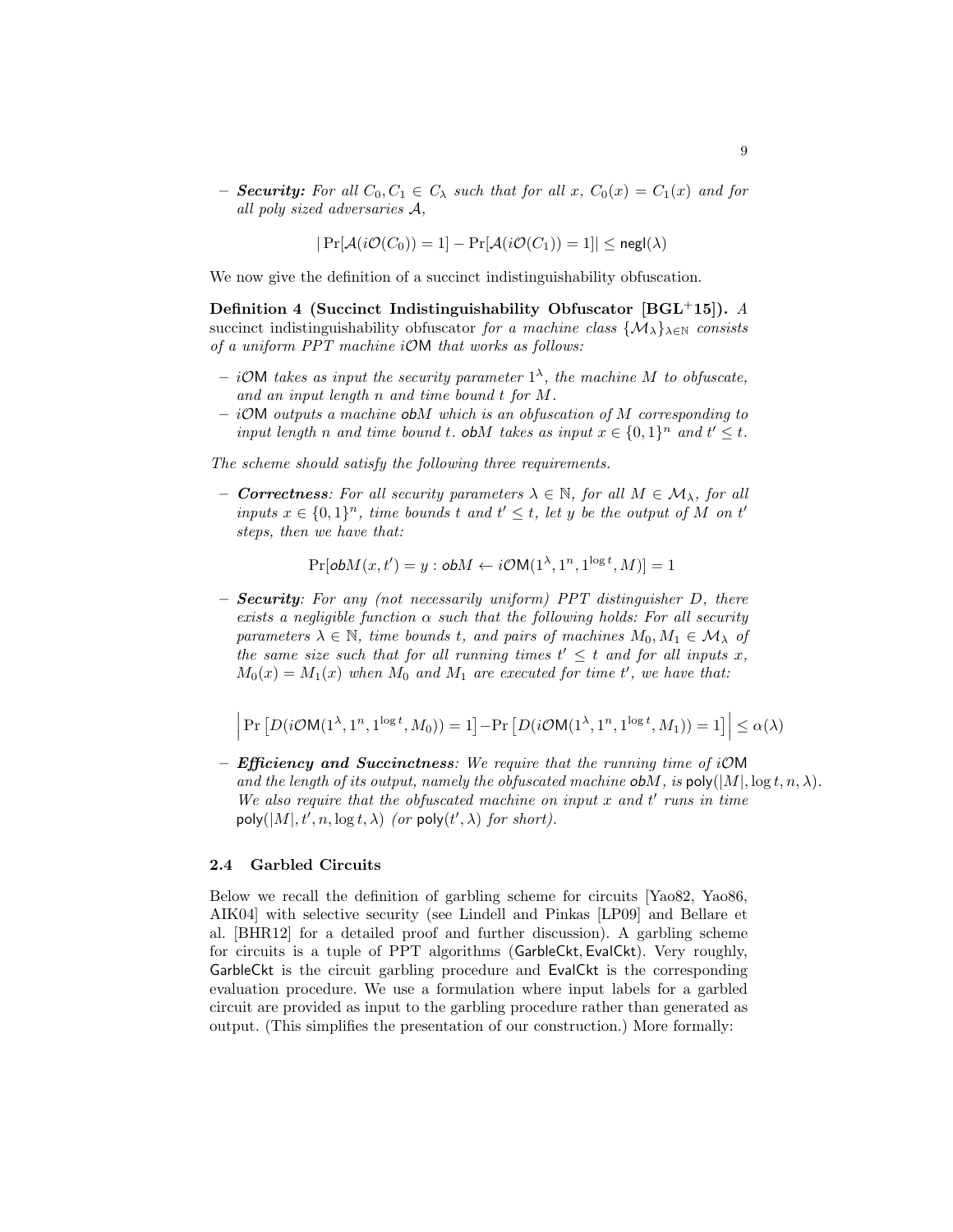- $-$  Č ← GarbleCkt  $\left(1^\lambda, C, \{\mathsf{lab}_{w,b}\}_{w\in x, b\in\{0,1\}}\right)$ : GarbleCkt takes as input a security parameter  $\lambda$ , a circuit C, and input labels  $\mathsf{lab}_w$ , where  $w \in x$  (x is the set of input wires to the circuit C) and  $b \in \{0,1\}$ . This procedure outputs a garbled circuit  $\widetilde{C}$ . We assume that for each w, b,  $\text{lab}_{w,b}$  is chosen uniformly from  $\{0,1\}^{\lambda}$ .
- $-$  *y* ← EvalCkt  $\left(\widetilde{\mathsf{C}}, \{\mathsf{lab}_{w,x_w}\}_{w \in x}\right)$ : Given a garbled circuit  $\widetilde{\mathsf{C}}$  and a sequence of input labels  $\{\hat{lab}_{w,x_w}\}_{w\in x}$  (referred to as the garbled input), EvalCkt outputs a string y.

Correctness. For correctness, we require that for any circuit C, input  $x \in$  $\{0,1\}^{|x|}$  and input labels  $\{\mathsf{lab}_w, b\}_{w \in x, b \in \{0,1\}}$  we have that:

$$
\Pr\left[C(x) = \text{EvalCkt}\left(\widetilde{\mathsf{C}}, \{\mathsf{lab}_{w,x_w}\}_{w \in x}\right)\right] = 1
$$

where  $\widetilde{C} \leftarrow$  GarbleCkt  $(1^{\lambda}, C, \{\mathsf{lab}_{w,b}\}_{w \in x, b \in \{0,1\}}).$ 

Selective Security. For security, we require that there exists a PPT simulator Sim<sub>Ckt</sub> such that for any circuit C and input  $x \in \{0,1\}^{|x|}$ , we have that

$$
\left\{\widetilde{\mathsf{C}}, \{\mathsf{lab}_{w,x_w}\}_{w\in x}\right\} \stackrel{c}{\approx} \left\{\mathsf{Sim}_{\mathsf{Ckt}}\left(1^\lambda, 1^{|C|}, C(x), \{\mathsf{lab}_{w,x_w}\}_{w\in x}\right), \{\mathsf{lab}_{w,x_w}\}_{w\in x}\right\}
$$

where  $C \leftarrow$  GarbleCkt  $(1^{\lambda}, C, \{\mathsf{lab}_{w,b}\}_{w \in x, b \in \{0,1\}})$  and for each  $w \in x$  and  $b \in$  $\{0,1\}$  we have  $\mathsf{lab}_{w,b} \leftarrow \{0,1\}^{\lambda}$ . Here  $\stackrel{c}{\approx}$  denotes that the two distributions are computationally indistinguishable.

Theorem 1 ([Yao86, LP09]). Assuming the existence of one-way functions, there exists a construction of garbling scheme for circuits.

# 2.5 Updatable Laconic Oblivious Transfer

In this subsection, we recall the definition of updatable laconic oblivious transfer from  $[CDG+17]$ .

**Definition 5** ( $[CDG+17]$ ). An updatable laconic oblivious transfer consists of the following algorithms:

- $-$  crs  $\leftarrow$  crsGen(1<sup> $\lambda$ </sup>) : It takes as input the security parameter 1<sup> $\lambda$ </sup> (encoded in unary) and outputs a common reference string crs.
- $-$  (d, D)  $\leftarrow$  Hash(crs, D) : It takes as input the common reference string crs and database  $D \in \{0,1\}^*$  as input and outputs a digest d and a state  $\widehat{D}$ . We assume that the state  $\widehat{D}$  also includes the database  $D$ .
- $-$  d<sup>\*</sup>  $\leftarrow$  HashUpdate(crs, d,  $(L, b)$ , aux) : It takes as input the common reference string crs, a digest d, position  $L \in N$ , a bit b and some auxiliary information of size poly $(\log |D|, \lambda)$  and outputs  $d^*$ .

10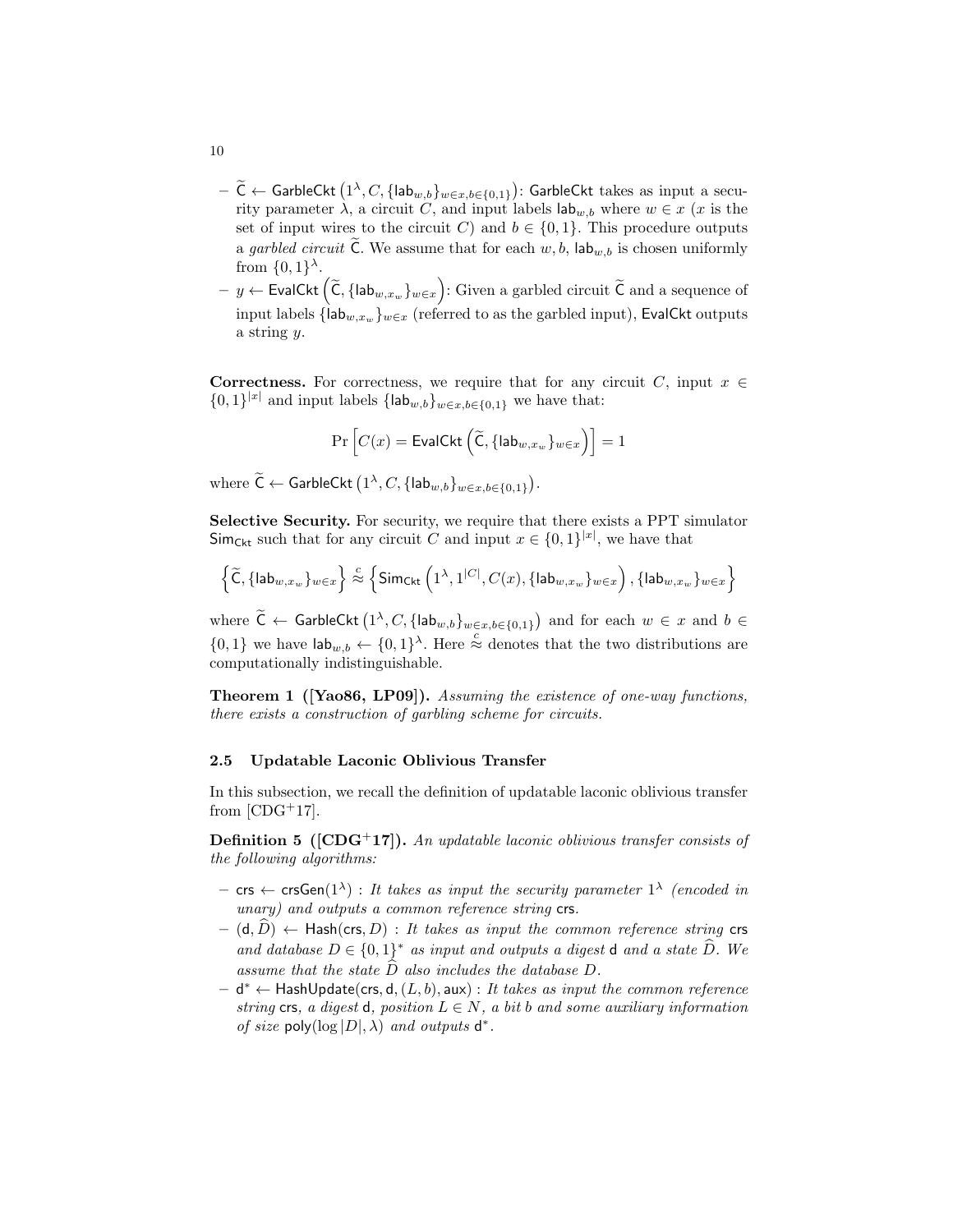- $-e \leftarrow$  Send(crs, d, L,  $m_0, m_1$ ) : It takes as input the common reference string crs, a digest d, a location  $L \in \mathbb{N}$  and two messages  $m_0, m_1 \in \{0, 1\}^{p(\lambda)}$  and outputs a ciphertext e.
- $-$  m  $\leftarrow$  Receive  $^D(\mathsf{crs}, e, L)$  : This is a RAM algorithm with random read access to  $\hat{D}$ . It takes as input a common reference string crs, a ciphertext e, and a database location  $L \in \mathbb{N}$  and outputs a message m.
- $e_w \leftarrow$  SendWrite(crs, d,  $L, b, \{m_{j,0}, m_{j,1}\}_{j=1}^{|\mathsf{d}|}$   $:$   $It$  takes as input the common reference string crs, a digest d, a location  $L \in \mathbb{N}$ , a bit  $b \in \{0,1\}$  to be written, and |d| pairs of messages  $\{m_{j,0}, m_{j,1}\}_{j=1}^{|d|}$ , where each  $m_{j,c}$  is of length  $p(\lambda)$ and outputs a ciphertext ew.
- $\{m_j\}_{j=1}^{|\mathsf{d}|} \leftarrow$  ReceiveWrite $^{\widehat{D}}$ (crs,  $L, b, e_w)$  : *This is a RAM algorithm with ran*dom read/write access to  $\widehat{D}$ . It takes as input the common reference string crs, a location L, a bit  $b \in \{0,1\}$  and a ciphertext  $e_w$ . It updates the state  $\widehat{D}$ (such that  $D[L] = b$ ) and outputs messages  $\{m_j\}_{j=1}^{|d|}$ .

We require an updatable laconic oblivious transfer to satisfy the following properties.

**Correctness:** We require that for any database D of size at most  $M = \text{poly}(\lambda)$ , any memory location  $L \in [M]$ , any pair of messages  $(m_0, m_1) \in \{0, 1\}^{p(\lambda)}$ where  $p(\cdot)$  is a polynomial that

$$
\Pr\left[m=m_D[\text{L}]\middle|\begin{matrix}\mathsf{crs} &\leftarrow\mathsf{crsGen}(1^\lambda)\\ (\mathsf{d},\widehat{D}) &\leftarrow\mathsf{Hash}(\mathsf{crs},D)\\ e&\leftarrow\mathsf{Send}(\mathsf{crs},\mathsf{d},L,m_0,m_1)\\ m&\leftarrow\mathsf{Receive}^{\widehat{D}}(\mathsf{crs},e,L)\end{matrix}\right\}\right]=1,
$$

- Correctness of Hash updates: We require that for any database D of size  $M = \text{poly}(\lambda)$ , any memory location  $L \in [M]$ , any bit  $b \in \{0,1\}$ , we require HashUpdate(crs, d,  $(L, i)$ , aux) to be same as Hash(crs,  $D^*$ ) where  $D^*$  is same as D except that  $D^*[L] = b$ . Here, aux corresponds to an auxiliary information that is specific to position L.
- Correctness of Writes: Let database D be of size at most  $M = \text{poly}(\lambda)$  and let  $L \in [M]$  be any memory location. Let  $D^*$  be a database that is identical to D except that  $D^*[L] = b$ . For any sequence of messages  $\{m_{j,0}, m_{j,1}\}_{j \in [\lambda]} \in$  $\{0,1\}^{p(\lambda)}$  we require that

$$
\Pr\left[\begin{matrix} \text{crs} & \leftarrow \text{crsGen}(1^{\lambda}) \\ (d,\widehat{D}) & \leftarrow \text{Hash}(\text{crs},D) \\ \forall j \in [|{\bf d}|] \end{matrix} \middle| \begin{matrix} \text{crs} & \leftarrow \text{crsGen}(1^{\lambda}) \\ (d^*,\widehat{D}^*) & \leftarrow \text{Hash}(\text{crs},D^*) \\ \leftarrow \text{Hash}(\text{crs},D^*) \\ e_w & \leftarrow \text{SendWrite}\left(\text{crs},d,L,b,\{m_{j,0},m_{j,1}\}_{j=1}^{|{\bf d}|}\right) \end{matrix} \right] = 1,
$$

**Sender Privacy:** There exists a PPT simulator  $\textsf{Sim}_{\ell \textsf{OT}}$  such that the for any non-uniform PPT adversary  $A = (A_1, A_2)$  there exists a negligible function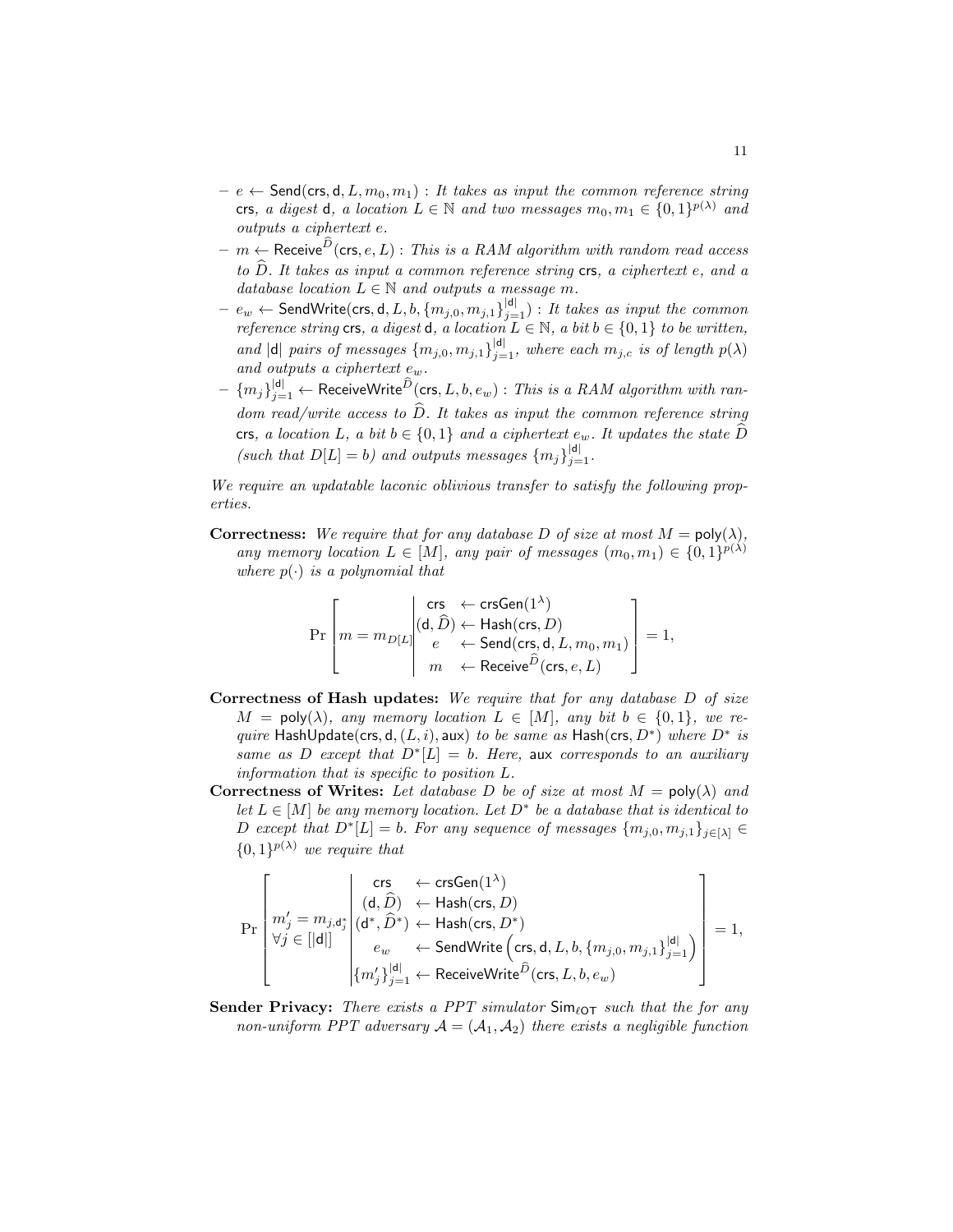$negl(\cdot)$  s.t.,

 $\left|\Pr[\mathsf{SenPrivExpt}^{\mathsf{real}}(1^{\lambda},\mathcal{A})=1]-\Pr[\mathsf{SenPrivExpt}^{\mathsf{ideal}}(1^{\lambda},\mathcal{A})=1]\right|\leq \mathsf{negl}(\lambda)$ 

 $where$  SenPrivExpt<sup>real</sup> and SenPrivExpt<sup>ideal</sup> are described in Figure 1.

SenPrivExpt<sup>real</sup> $[1^{\lambda}, \mathcal{A}]$ 1. crs  $\leftarrow$  crsGen $(1^{\lambda})$ . 2.  $(D, L, m_0, m_1, st) \leftarrow A_1(\text{crs}).$ 3.  $(d, \widehat{D}) \leftarrow$  Hash(crs, D). 4. Output  $A_2$ (st, Send(crs, d, L,  $m_0, m_1$ )).  $\mathsf{SenPrivExpt}^\mathsf{ideal}[1^\lambda,\mathcal{A}]$ 1. crs  $\leftarrow$  crsGen $(1^{\lambda})$ . 2.  $(D, L, m_0, m_1, st) \leftarrow A_1(\text{crs})$ . 3.  $(d, \widehat{D}) \leftarrow$  Hash(crs, D). 4. Output  $A_2(\mathsf{st}, \mathsf{Sim}_{\ell \text{OT}}(\mathsf{crs}, D, L, m_{D[L]}))$ 

Figure 1: Sender Privacy Security Game

**Sender Privacy for Writes:** There exists a PPT simulator  $\textsf{Sim}_{\ell\text{OTW}}$  such that the for any non-uniform PPT adversary  $A = (A_1, A_2)$  there exists a negligible function  $\operatorname{negl}(\cdot)$  s.t.,

 $|\Pr[\mathsf{WriSenPrivExpt}^{\mathsf{real}}(1^{\lambda}, \mathcal{A}) = 1] - \Pr[\mathsf{WriSenPrivExpt}^{\mathsf{ideal}}(1^{\lambda}, \mathcal{A}) = 1]| \leq \mathsf{negl}(\lambda)$ 

where WriSenPrivExpt<sup>real</sup> and WriSenPrivExpt<sup>ideal</sup> are described in Figure 2.

| WriSenPrivExpt <sup>real</sup> $[1^{\lambda}, \mathcal{A}]$                                                                                                                                   | WriSenPrivExptideal $[1^{\lambda}, \mathcal{A}]$                                                                                                                                                                                                                                                                 |
|-----------------------------------------------------------------------------------------------------------------------------------------------------------------------------------------------|------------------------------------------------------------------------------------------------------------------------------------------------------------------------------------------------------------------------------------------------------------------------------------------------------------------|
| 1. crs $\leftarrow$ crsGen $(1^{\lambda})$ .<br>2. $(D, L, b, \{m_{j,0}, m_{j,1}\}_{j\in[\lambda]}, \mathsf{st})$<br>$\mathcal{A}_1$ (crs).<br>3. $(d, \widehat{D}) \leftarrow$ Hash(crs, D). | 1. crs $\leftarrow$ crsGen $(1^{\lambda})$ .<br>$\leftarrow$ 2. $(D, L, b, \{m_{j,0}, m_{j,1}\}_{j \in [\lambda]}, \mathsf{st})$<br>$\mathcal{A}_1$ (crs).<br>3. $(d, \widehat{D}) \leftarrow$ Hash(crs, D).                                                                                                     |
| 4. $e_w \leftarrow$ SendWrite(crs, d, L, b,<br>${m_{j,0}, m_{j,1}}_{i=1}^{ d }$<br>5. Output $A_2(\mathsf{st}, e_w)$ .                                                                        | 4. $(d^*, \widehat{D}^*) \leftarrow$ Hash(crs, $D^*$ ) where $D^*$<br>be a database that is identical to $D$<br>except that $D^*[L] = b$ .<br>5. $e_w \leftarrow \textsf{Sim}_{\ell \textup{OTW}}(\textsf{crs}, D, L, b,$<br>${m_{j,\mathsf{d}^\ast_i}}_{j\in[\lambda]})$<br>6. Output $A_2(\mathsf{st}, e_w)$ . |

Figure 2: Sender Privacy for Writes Security Game

**Efficiency:** The algorithm Hash runs in time  $|D|$ **poly**(log  $|D|$ ,  $\lambda$ ). The algorithms HashUpdate, Send, SendWrite, Receive, ReceiveWrite run in time poly( $\log |D|$ ,  $\lambda$ ).

12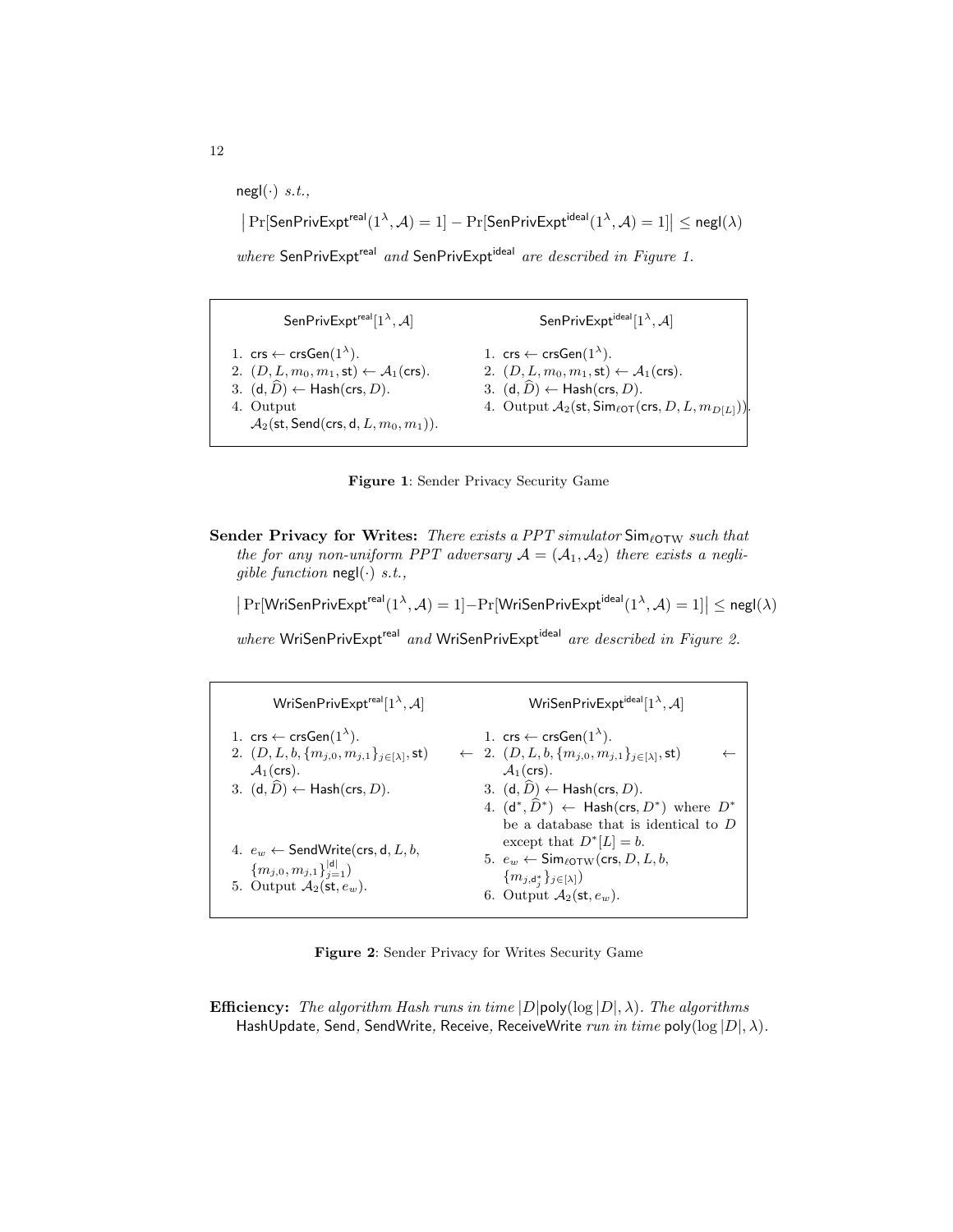**Theorem 2** ([CDG+17]). Assuming iO for circuits and somewhere statistically binding hash functions, there exists a construction of updatable laconic oblivious transfer.

Remark 2. We note that the security requirements given in Definition 5 is stronger than the one in  $[CDG+17]$  as we require the crs to be generated before the adversary provides the database  $D$  and the location  $L$ . However, the constructions given in  $[CDG+17]$  already satisfies this stronger definition and this was noted in [GS18a].

A Note on Hash Updates. The construction of updatable Laconic Oblivious Transfer given in  $[CDG+17]$  uses a Merkle Hash to hash the database. Thus, to compute the hash we need the contents of the entire database to be specified. But in our construction of succinct randomized encodings, we need a methodology to compute the Merkle tree "on the fly." More specifically, let us consider a scenario wherein we are not initially specified the entire database  $D \in \{0,1\}^M$ but are only given the contents of the first  $n$  locations. We give a methodology to compute the Merkle hash which "binds" the first  $n$  locations, keeps the other locations to be unspecified and runs in time  $\mathsf{poly}(n, \lambda, \log M)$ . A similar trick has been used in [OPWW15].

Let us assume that we are given a hash function  $H: \{0,1\}^{2\lambda} \to \{0,1\}^{\lambda}$ . To store a database of size  $M$ , the Merkle tree consists of  $M$  leaves where each leaf stores a  $\lambda$  bit string which either corresponds to the bit 0, or the bit 1 or a special symbol  $\perp$  (using some canonical encoding). We construct the Merkle tree in a bottom-up fashion by labeling all the internal nodes. The label of the root node gives the hash value. We label each internal node of the Merkle tree with children given labels  $\mathsf{lab}_\ell$  and  $\mathsf{lab}_r$  as follows:

- If both lab<sub>l</sub> and lab<sub>r</sub> are given labels  $\perp$ , then node is given  $\perp$  as its label.
- Otherwise, the node is given  $H(|ab_\ell||ab_r)$  as the label where  $\parallel$  denotes concatenation.

Note that if all the locations are unspecified then the label of the root corresponds to  $\perp$ . For each additional location L that is specified, we just fix the auxiliary information aux to be labels of the all the nodes in the root to the leaf given by L along with their siblings. Note we only need to maintain the state of all labels which are not equal  $\perp$  when performing an hash update. Given this information, we can easily recompute the label of the root. This gives the required methodology to update the hash value in time  $\mathsf{poly}(n, \lambda, \log M)$  where n is the number of specified locations.

#### 2.6 Puncturable Pseudorandom Function

We recall the notion of puncturable pseudorandom function from [SW14]. The construction of pseudorandom function given in [GGM86] satisfies the following definition [BW13, KPTZ13, BGI14].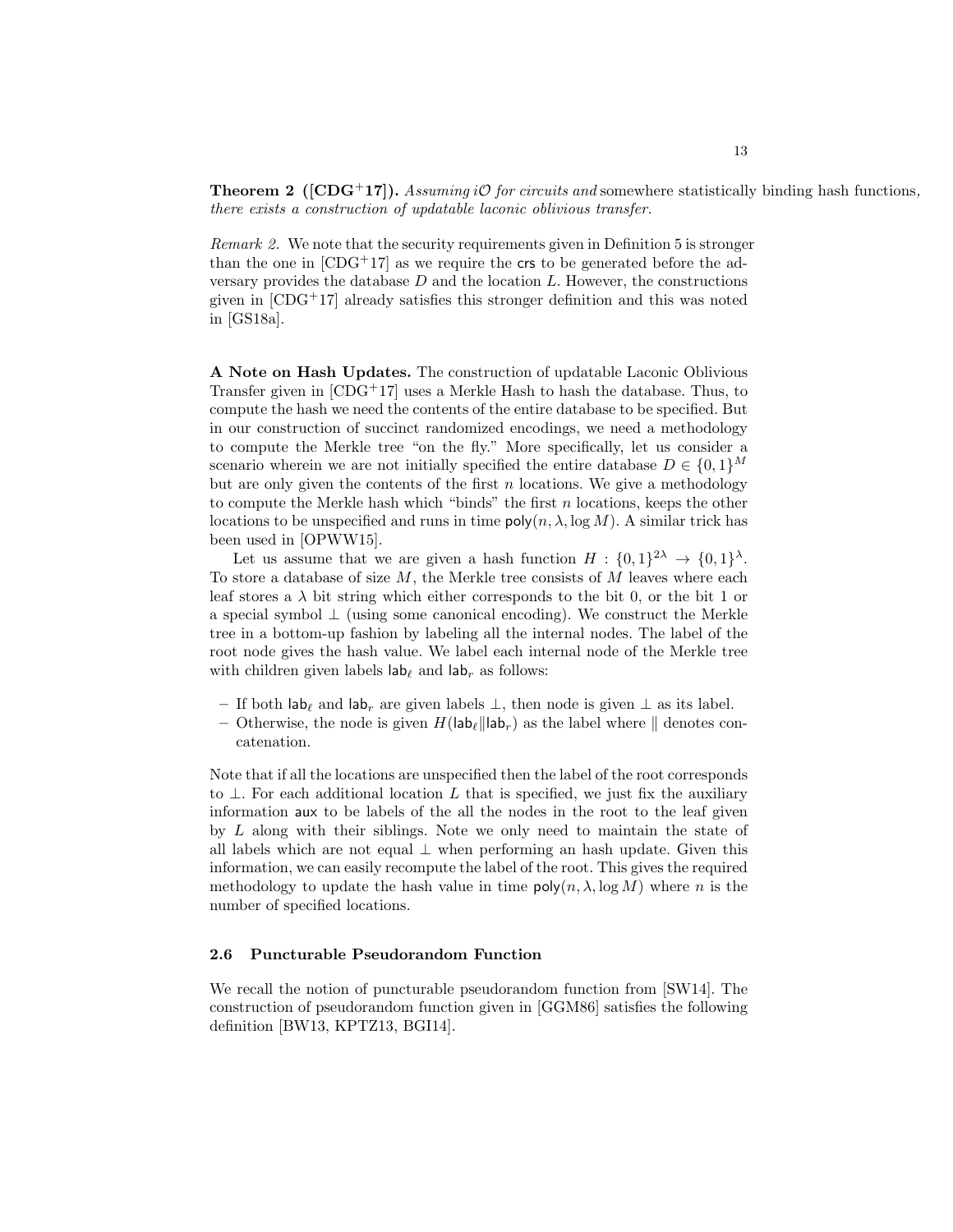Definition 6. A puncturable pseudorandom function PPRF is a tuple of PPT  $algorithms$  (KeyGen<sub>PPRF</sub>,

PRF, Punc) with the following properties:

- Efficiently Computable: For all  $\lambda$  and for all  $S$   $\leftarrow$  KeyGen<sub>PPRF</sub>(1<sup> $\lambda$ </sup>),  $\mathsf{PRF}_S: \{0,1\}^\lambda \to \{0,1\}^\lambda$  is polynomial time computable.
- Functionality is preserved under puncturing: For all  $\lambda$ , for all  $y \in$  $\{0,1\}^{\lambda}$  and  $\forall x \neq y$ ,

$$
\Pr[\mathsf{PRF}_{S\{y\}}(x) = \mathsf{PRF}_S(x)] = 1
$$

where  $S \leftarrow \mathsf{KeyGen}_{\mathsf{PPRF}}(1^{\lambda})$  and  $S\{y\} \leftarrow \mathsf{Punc}(S, y)$ .

- Pseudorandomness at punctured points: For all  $\lambda$ , for all  $y \in \{0,1\}^{\lambda}$ , and for all poly sized adversaries A

 $|\Pr[\mathcal{A}(PRF_S(y), S\{y\}) = 1] - \Pr[\mathcal{A}(U_\lambda, S\{y\}) = 1]| \leq \mathsf{negl}(\lambda)$ 

where  $S \leftarrow \text{KeyGen}_{\text{PPRF}}(1^{\lambda}), S\{y\} \leftarrow \text{Punc}(S, y)$  and  $U_{\lambda}$  denotes the uniform distribution over  $\{0,1\}^{\lambda}$ .

Remark 3. We can generalize the puncturing procedure to puncture at multiple points  $y_1, \ldots, y_m$ . The security requirement now is that even given the punctured key  $S\{y_1,\ldots,y_m\}$ , the PRF evaluations on inputs  $y_1,\ldots,y_m$  are computationally indistinguishable to random. We note that in the case of multiple puncturings, the size of the punctured key  $S\{y_1,\ldots,y_m\}$  grows polynomially in  $m$  and  $\lambda$ .

## 3 Construction of Succinct Randomized Encoding

In this section, we give a construction of succinct randomized encoding for succinctly describable Turing machines. More formally, we show that:

**Theorem 3.** Assuming the existence of indistinguishability obfuscation and updatable laconic oblivious transfer, there exists a construction of succinct randomized encoding.

As shown in  $[BGL<sup>+</sup>15]$ , a succinct randomized encoding with sub-exponential security gives a construction of succinct  $i\mathcal{O}$  for Turing machines. For completeness, we sketch the details of this transformation in the full version of our paper [GS18b]. We give the formal description of our construction of succinct randomized encodings in Figure 3 and give an overview below.

Overview. Let us start with an overview of the encoding scheme. The encoding procedure takes as input a description of the Turing machine M and an input x on which the machine has to be evaluated. The procedure first reduces M to a circuit  $C_{\rm sc}$  (as given in Lemma 1) that succinctly represents the circuit  $C$ which computes the same function as that of M. Let C consist of  $N - n$  binary

14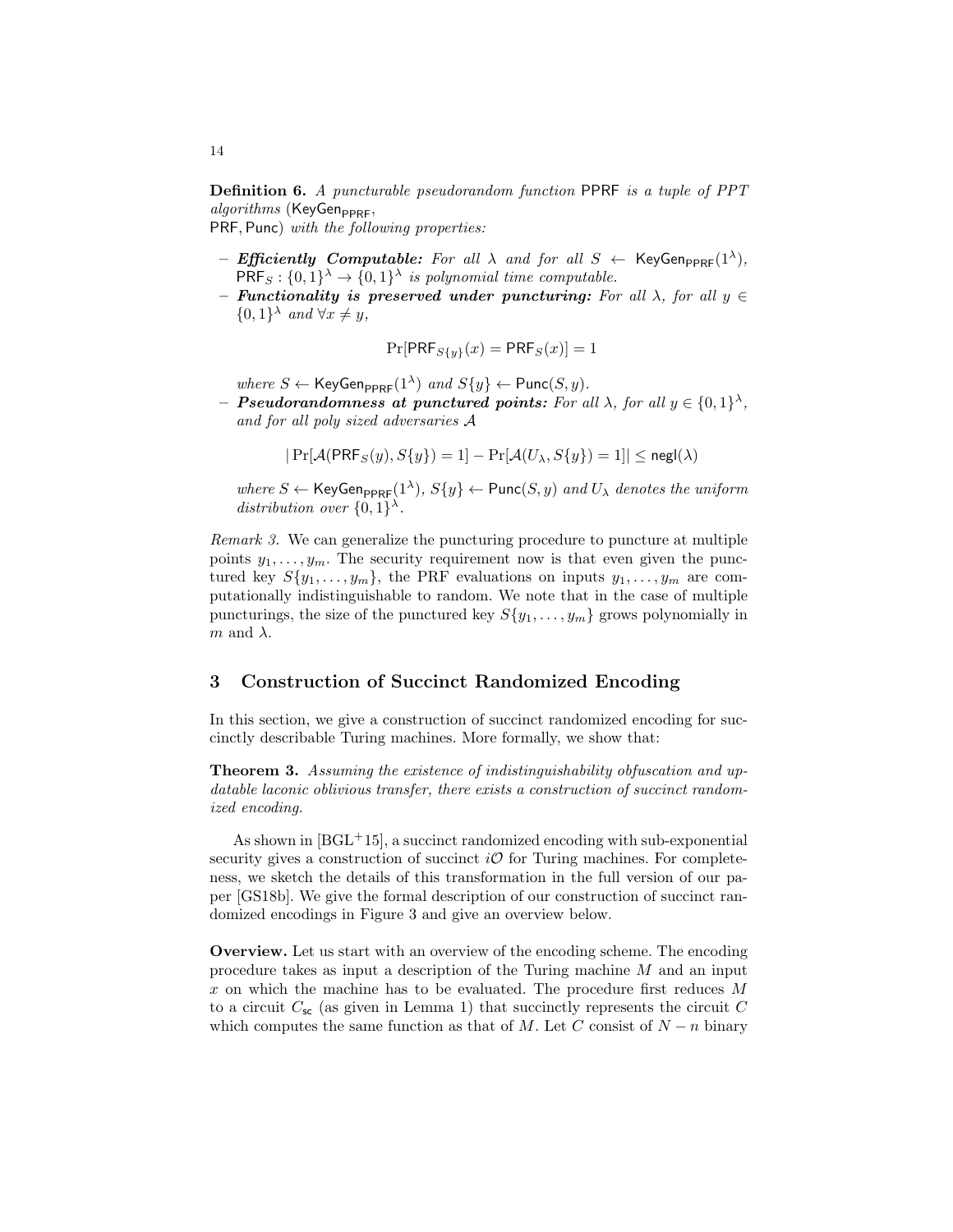gates with N being the output gate. Each gate  $g \in [n+1, N]$  is described by a tuple  $(i, j, f_g) \in [g-1]^2 \times$  GType where outputs of gates i and j serves as inputs to gate g and  $f_g$  is the binary function computed by gate g. Given an input  $g \in [n+1, N]$ , the succinct circuit  $C_{\text{sc}}$  outputs  $(i, j, f_g)$ .

For our construction, we consider an alternate view of the circuit  $C$ . We view the circuit C as a sequence of step circuits  $SC_{n+1}, \ldots, SC_N$  along with a database D. The database is initially loaded with the input  $x$  and each step circuit writes a single bit to the database. More precisely, for each  $g \in [n+1, N]$ , the step circuit  $SC<sub>q</sub>$  implements the functionality of the gate g and writes the output of that gate to position  $g$  in the database. Further, the step circuits access the database via an updatable laconic OT. Specifically, the step circuit  $SC_q$  takes as input the digest of the database where the first  $g-1$  cells are filled appropriately and the rest of the positions being ⊥. Using the digest, it reads the contents of the database in positions i and j (where  $(i, j)$  are the inputs to gate q) using the Send function of laconic OT. Once it has read the contents of those two locations, it applies the function  $f<sub>g</sub>$  on those two bits and writes the output to the location  $g$  using the SendWrite function. It passes on the updated digest to the next circuit  $SC_{g+1}$ . Thus, each of the step circuits faithfully model the computation of the corresponding gate and the contents in location  $N$  of the database gives the output of the circuit C.

Let us now explain how the encoding procedure uses the above view of the circuit. The encoding procedure obfuscates the function Gate (formally described in Figure 4). The function Gate on input  $g \in [n+1, N]$ , uses the succinct circuit  $C_{\rm sc}$  to get the description of gate g. Next, it constructs the step circuit  $SC_{q}$ (formally described in Figure 5) and garbles the circuit (the randomness and the labels are derived using a puncturable pseudorandom function). The Gate function finally outputs the garbled step circuit  $\overline{SC}_q$ . The output of the encoding function is this obfuscation along with the labels corresponding to the initial digest of the database (where the input is loaded).

Given an obfuscation of the function Gate, a decoder can run this obfuscation on every gate  $g \in [n + 1, N]$  to obtain the garbled step circuit  $\widetilde{SC}_a$ . Given the labels corresponding to the initial digest, the decoder evaluates each of the garbled step circuits from  $n+1$  to N (labels corresponding to the  $g^{th}$  step circuit are output by the  $(g-1)^{th}$  circuit). At the end of the computation, the content of the database at location  $N$  gives the output.

However, there is one technical issue. Recall that the laconic OT is not guaranteed to hide the contents of the database. In order to hide the contents of the database, we use a one-time pad to mask each bit that is written. This one time pad is succinctly derived using a puncturable pseudorandom function.

Correctness. This argument is based on the correctness proof in [GS18a]. Let  $D_{g^*}$  be the contents of the database at the beginning of  $g^*$ -th iteration of the for loop in sRE.Dec. We first argue via an inductive argument that for each gate  $g^* \in [1, N], D_{g^*+1,g}$  is the output of gate g masked with  $r_g$  for every  $g \in [1, g^*].$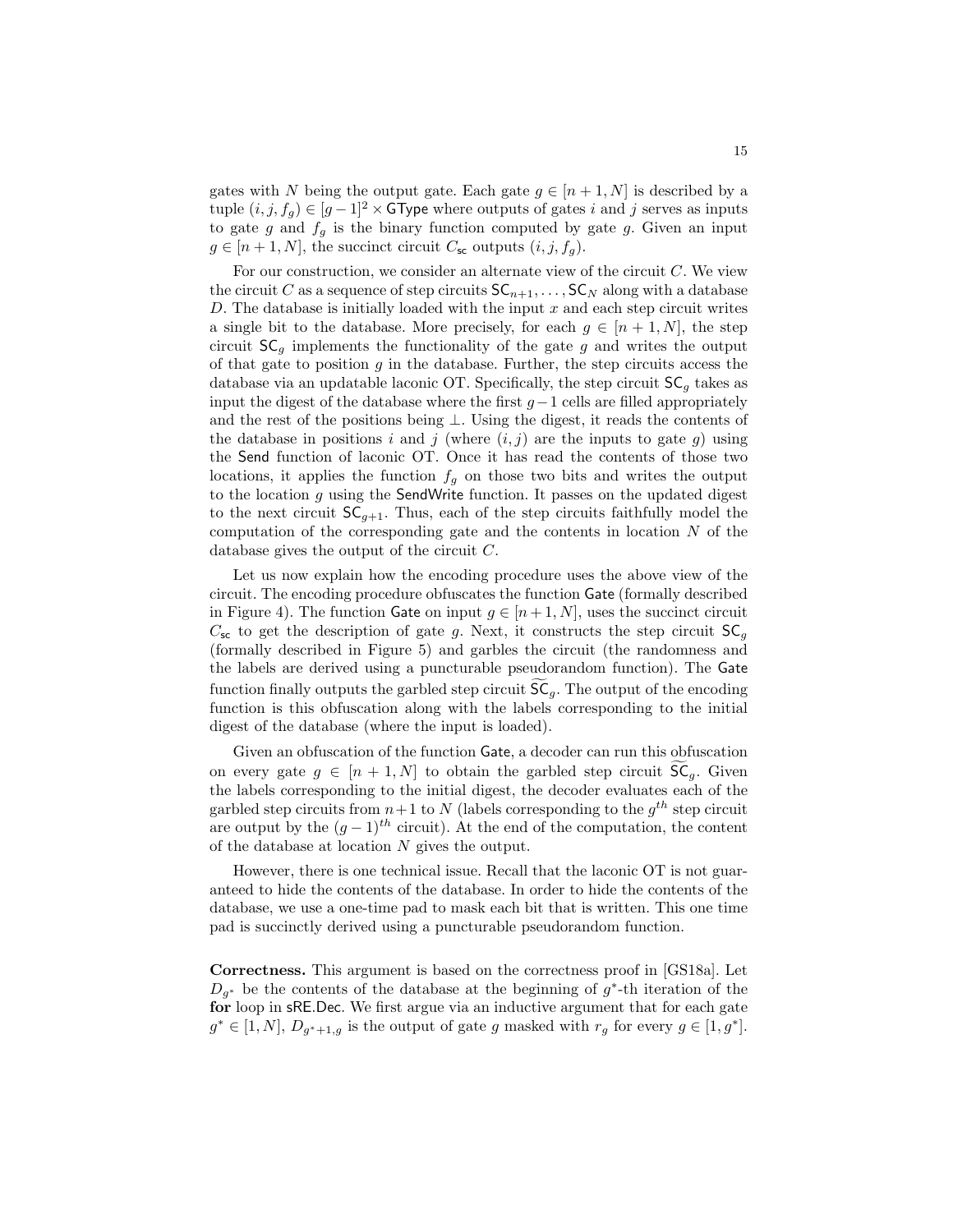

Figure 3: Succinct Randomized Encoding

Given this, the correctness follows by setting  $g^* := N$  and observing that the  $D_{N+1,N}$  is unmasked using  $r_N$  in Step 7 of sRE.Dec.

The base case is  $g^* = n$  which is clearly true since in the beginning  $D_{n+1}$  is set as  $(r_{[1,n]}\oplus x||\perp^{N-n})$ . In order to prove the inductive step for a gate  $g^*$  (with description  $(i, j, f_{g^*})$ , we now argue that that the  $\gamma$  recovered in Step 4.(b) of sRE.Dec corresponds to  $f_{g^*}(D_{g^*,i} \oplus r_i D_{g^*,j} \oplus r_j) \oplus r_{g^*}$  which by inductive hypothesis corresponds to output of the gate  $g^*$  masked with  $r_{g^*}$ . This is shown as follows.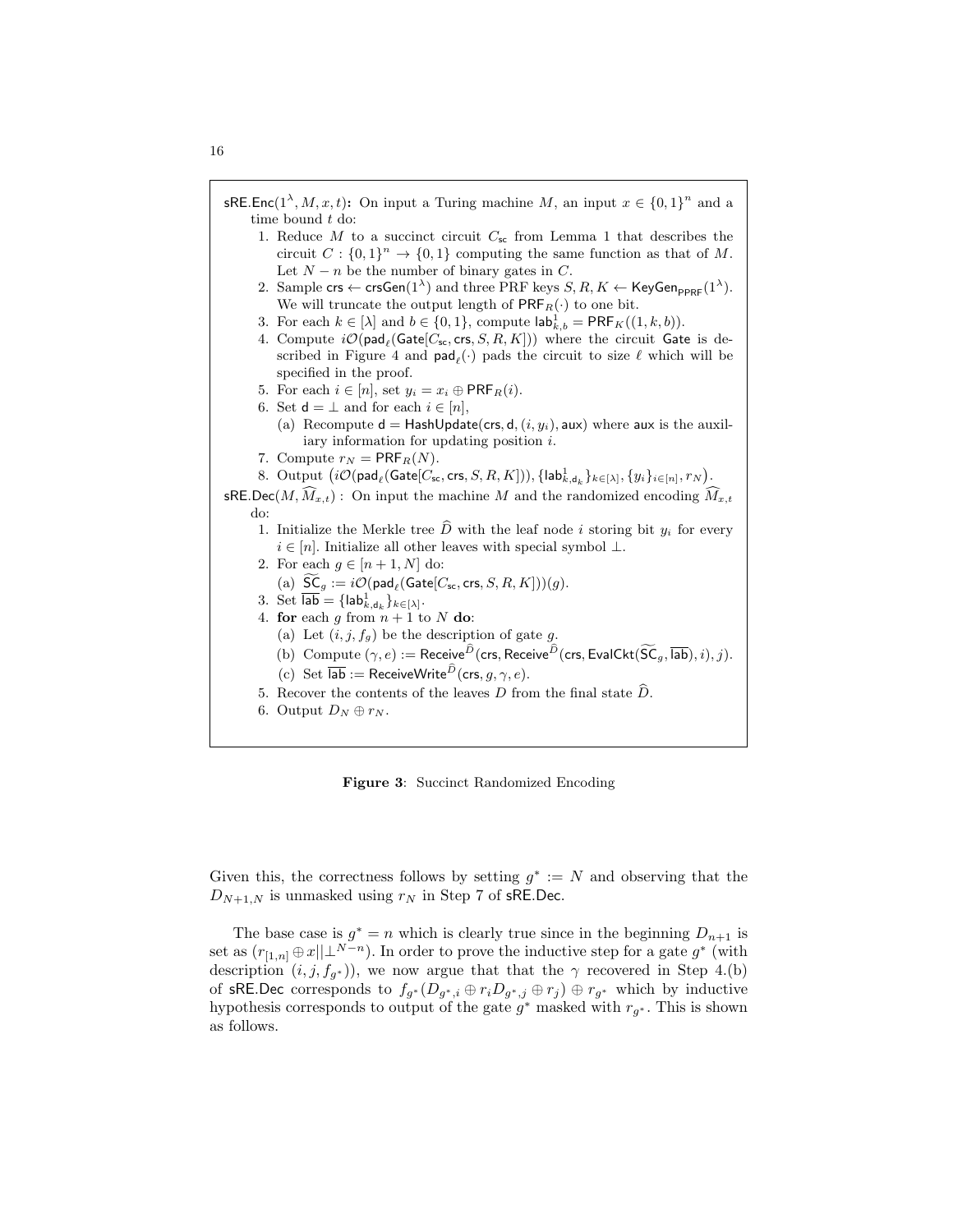Gate **Input:** A gate  $g \in [n+1, N]$ . **Hardcoded:** The circuit  $C_{sc}$ , common reference string crs, a triplet of PRF keys  $(S, R, K)$ . 1. Run  $C_{\mathsf{sc}}$  on input g to obtain  $(i, j, f_g)$ . 2. Set  $r_i = \text{PRF}_R(i)$ ,  $r_j = \text{PRF}_R(j)$  and  $r_g = \text{PRF}_R(g)$ . 3. Compute  $\mathsf{lab}^g_{k,b} = \mathsf{PRF}_K(g,k,b)$  and  $\mathsf{lab}^{g+1}_{k,b} = \mathsf{PRF}_K(g+1,k,b)$  for each  $k \in [\lambda]$ and  $b \in \{0, 1\}$ . (We use  $\{\textsf{lab}_{k,b}^g\}$  to denote  $\{\textsf{lab}_{k,b}^g\}_{k \in [\lambda], b \in \{0,1\}}$ .) 4. Compute (where the step-circuit SC is described in Figure 5)  $\widetilde{\mathsf{SC}}_\mathscr{g} \leftarrow \mathsf{GarbleCkt}\left(1^\lambda,\mathsf{SC}[\mathsf{crs},(r_i,r_j,r_g),(i,j),f_g,\{\mathsf{lab}_{k,b}^{g+1}\},0],\{\mathsf{lab}_{k,b}^g\};\mathsf{PRF}_S(g)\right)$ . 5. Output  $\widetilde{SC}_g$ .

#### Figure 4: Description of Gate

Step Circuit SC Input: A digest d. **Hardcoded:** The common reference string crs, a triplet of masking bits  $(r_i, r_j, r_q)$ , a description  $(i, j)$  of gate g, a binary function  $f_g: \{0, 1\}^2 \to \{0, 1\}$ , a set of labels  $\{\mathsf{lab}_{k,b}\}\$  and a bit  $\tau$  ( $\tau = 1$  case is only relevant for the proof). 1. Compute  $e_b \leftarrow \mathsf{SendWrite}(\mathsf{crs}, \mathsf{d}, g, b, \{\mathsf{lab}_{k,0}, \mathsf{lab}_{k,1}\}_{k \in [\lambda]} )$  for  $b \in \{0,1\}$ . 2. Define for all  $\alpha, \beta \in \{0,1\}, \gamma(\alpha, \beta) := \begin{cases} f_g(\alpha \oplus r_i, \beta \oplus r_j) \oplus r_g & \text{if } \tau = 0 \end{cases}$  $r_g$  if  $\tau = 1$ 3. Generate  $c_0 \leftarrow$  Send  $($ crs, d,  $j, (\gamma(0, 0), e_{\gamma(0, 0)}), (\gamma(0, 1), e_{\gamma(0, 1)}))$ ,  $c_1 \leftarrow$  Send  $(crs, d, j, (\gamma(1, 0), e_{\gamma(1, 0)}), (\gamma(1, 1), e_{\gamma(1, 1)}))$ . 4. Output Send (crs,  $d, i, c_0, c_1$ )



$$
\begin{aligned} &(\gamma,e) := \mathsf{Receive}^D(\mathsf{crs},\mathsf{Receive}^D(\mathsf{crs},\mathsf{EvalCkt}(\widetilde{\mathsf{SC}}_g,\overline{\mathsf{lab}}),i),j) \\ &= \mathsf{Receive}^{\widehat{D}}(\mathsf{crs},\mathsf{Receive}^{\widehat{D}}(\mathsf{crs},\mathsf{Send}\left(\mathsf{crs},\mathsf{d},i,c_0,c_1\right),i),j) \\ &= \mathsf{Receive}^{\widehat{D}}\left(\mathsf{crs},c_{D_{g^*,i}},j\right) \\ &= \mathsf{Receive}^{\widehat{D}}\left(\mathsf{crs},\mathsf{Send}\left(\mathsf{crs},\mathsf{d},j,(\gamma(D_{g^*,i},0),e_{\gamma(D_{g^*,i},0)}),(\gamma(D_{g^*,i},1),e_{\gamma(D_{g^*,i},1)})\right),j\right) \\ &= \left(\gamma(D_{g^*,i},D_{g^*,j}),e_{\gamma(D_{g^*,i},D_{g^*,j})}\right) \\ &= \left(f_{g^*}(D_{g^*,i}\oplus r_iD_{g^*,j}\oplus r_j)\oplus r_{g^*},e_{f_{g^*}D_{g^*,i}\oplus r_iD_{g^*,j}\oplus r_{g^*}\right) \end{aligned}
$$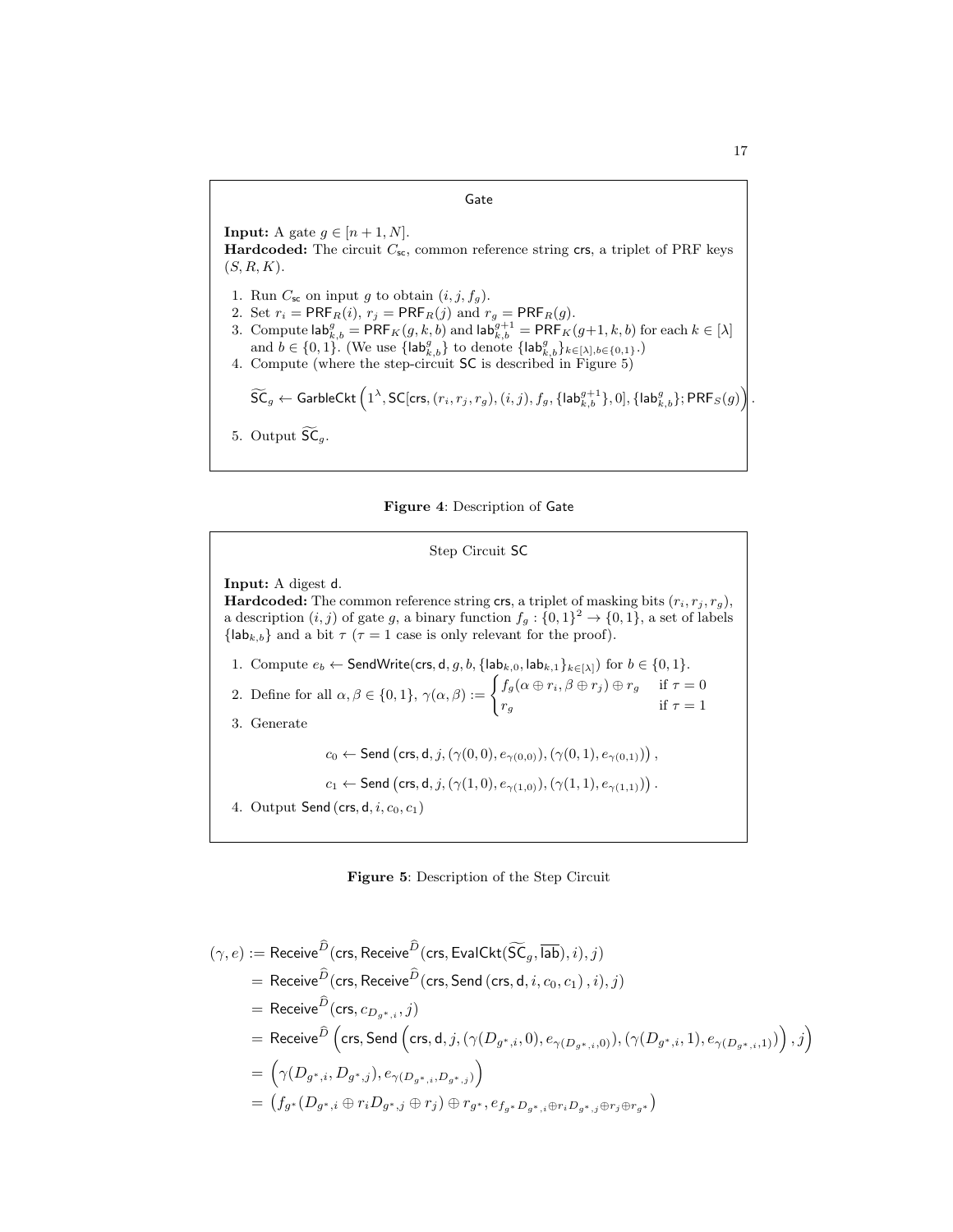# 4 Security Proof

In this section, we prove that the construction presented in the Section 3 satisfies security property given in Definition 2. In Subsection 4.1, we start by defining circuit configurations. Next, in Subsection 4.2 we show that both the real world garbling procedure and the simulated distributions are special cases of this circuit configuration. Finally, in the rest of the subsection we show that the real garbling and the simulated distributions are indistinguishable.

# 4.1 Circuit Configuration

Our proof of security proceeds via a hybrid argument over different *circuit con*figurations which we describe in this section. A circuit configuration denoted by conf =  $(I, i)$  consists of a set  $I \subseteq [n + 1, N]$  and an index  $i \in [n + 1, N]$ . Intuitively, each circuit configuration defines a distribution of the randomized encoding  $\widehat{M}_{x,t}^{\text{conf}}$ . Let us now explain the semantics of the set I and the index i.

Recall that from our construction described in Figure 3,  $i\mathcal{O}(\mathsf{pad}_\ell(\mathsf{Gate}))$  outputs  $SC_g$  when given a gate  $g \in [n + 1, N]$  as input. Intuitively, a configuration of a circuit defines a particular distribution of  $\mathsf{SC}_g$  for each  $g \in [n + 1, N]$ . In particular, for each gate g, the distribution of  $SC<sub>g</sub>$  can be in one of the three modes: White mode, Gray mode and the Black mode. We say that  $\overline{SC}_q$  is said to be in White mode if for the distribution of  $\widetilde{SC}_g$  is same as the honest garbling procedure given in Figure 4. We say that  $SC<sub>g</sub>$  is in Gray mode if its distribution depends only on the output of the gate  $g$  when the circuit  $C$  is evaluated with input x. We say that  $SC<sub>g</sub>$  is in Black mode if its distribution is independent of the input x. Looking ahead, initially all the step circuits will be in White mode and the goal will be to convert all of them to Black in the simulation. We will achieve this in the reverse order i.e., we first change  $SC_N$  to Black mode and then change  $SC_{N-1}$  and so on. The index i (given as part of defining the circuit configuration) is such that for all  $g > i$  the distribution of the garbled step circuit  $SC<sub>q</sub>$  is in Black mode. We can also extend the notion of Black mode to input gates [1, n]. So i can be any element in the set  $[0, N]$ . The subset I indicates the set of gates g such that the distribution of the garbled step circuit  $SC<sub>g</sub>$  is in Gray mode. The rest of the garbled step circuits  $\widetilde{SC}_q$  where  $g \notin I$  and  $g \leq i$  are generated in White mode. We say a configuration is valid if  $I \cap [i + 1, N] = \emptyset$ .

Simulation in a valid configuration. In Figure 6, we describe the simulated encoding procedure SimsRE.Enc for any given configuration conf. Note that these simulated encoding function also takes  $x$  as input whereas the ideal world simulation does not. We describe our simulator functions with these additional inputs so that it captures simulation in all of our intermediate hybrids. We note that final ideal world simulation does not use these values.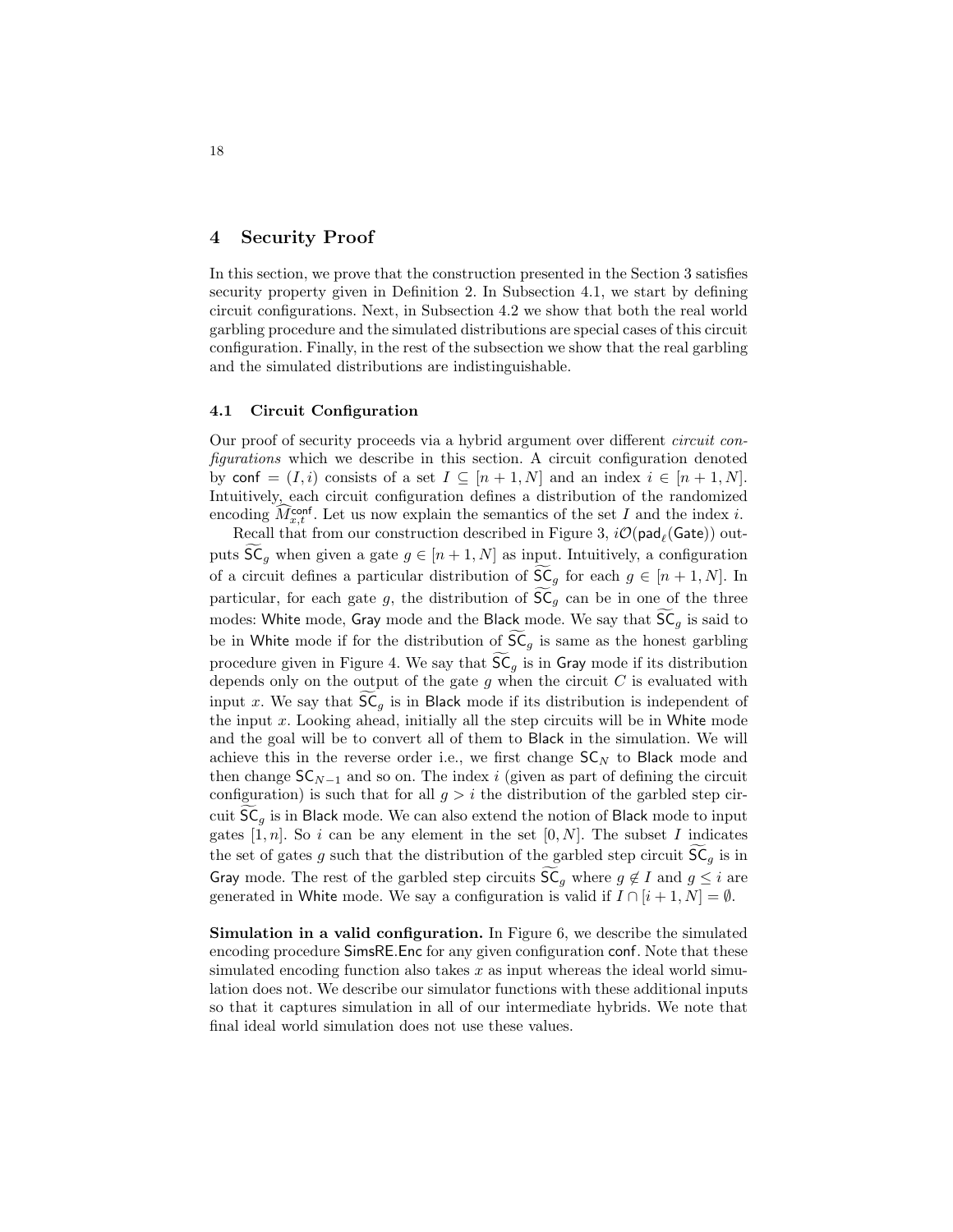SimsRE.Enc( $1^{\lambda}, M, x, t$ ): On input a Turing machine M, an input  $x \in \{0, 1\}^n$  and a time bound  $t$  do:

- 1. Reduce  $M$  to a succinct circuit  $C_{\text{sc}}$  from Lemma 1 that describes the circuit  $C: \{0,1\}^n \to \{0,1\}$ . Let  $N-n$  be the number of binary gates in C.
- 2. Sample crs  $\leftarrow$  crsGen(1<sup> $\lambda$ </sup>) and three PRF keys  $S, R, K \leftarrow$  KeyGen<sub>PPRF</sub>(1<sup> $\lambda$ </sup>). We will truncate the output length of  $\mathsf{PRF}_R(\cdot)$  to one bit.
- 3. Notation: For  $g \in [n+1, N+1]$ , we let  $D_g$  be such that

$$
D_{g,w} = \begin{cases} x_w \oplus \text{PRF}_R(w) & w \le n, \\ E_w \oplus \text{PRF}_R(w) & n+1 \le w < g, \\ \perp & \text{otherwise,} \end{cases}
$$

where  $E_w$  is the bit assigned to wire w of the circuit C computed on input x. Finally, we let  $d_g$  be the digest of  $D_g$  (i.e.,  $(d_g, \cdot) := \mathsf{Hash}(\mathsf{crs}, D_g)$ ) and  $d_{g,k}$  be the  $k^{th}$  bit of  $d_g$ .

- 4. For each  $k \in [\lambda]$  and  $b \in \{0,1\}$ , compute  $\mathsf{lab}^1_{k,b} = \mathsf{PRF}_K((1,k,b)).$
- 5. for each g from N down to  $n + 1$  such that  $g \in I$ :
	- (a) Set  $e \leftarrow \textsf{Sim}_{\ell \textup{OTW}}(\textsf{crs}, D_g, g, D_{g+1,g}, {\{\textsf{lab}^{g+1}_{k,d_{g+1,k}}\}_{k \in [\lambda]}}).$
	- (b) Set out<sub>g</sub>  $\leftarrow$  Sim<sub>loT</sub> (crs, D<sub>g</sub>, i, Sim<sub>loT</sub> (crs, D<sub>g</sub>, j, e))
- 6. Compute  $i\mathcal{O}(\mathsf{pad}_\ell(\mathsf{SimGate}[C_\mathsf{sc},\mathsf{crs},S,R,K,(I,i),\{\mathsf{out}_g,\mathsf{d}_g\}_{g\in I}]))$  where the circuit SimGate is described in Figure 7 and  $\textsf{pad}_\ell(\cdot)$  pads the circuit to size  $\ell$  which will be specified later.
- 7. For each  $w \in [n]$ , set  $y_w = \text{PRF}_R(w)$  if  $w > i$  and  $y_w = x_w \oplus \text{PRF}_R(w)$ otherwise.
- 8. Set  $d = \perp$  and for each  $w \in [n]$ ,
	- (a) Recompute  $d =$  HashUpdate(d, aux,  $w, y_w$ ) where aux is the auxiliary information for updating position w.
- 9. If  $i < N$  then compute  $r'_N$  = PRF<sub>R</sub>(N)  $\oplus M(x)$ ; else, compute  $r'_N$  =  $PRF_R(N)$ .
- 10. Output  $(i\mathcal{O}(\mathsf{pad}_\ell(\mathsf{Gate}[C_{\mathsf{sc}},S,R,K])),\{\mathsf{lab}_{k,\mathsf{d}_k}\}_{k\in[\lambda]},\{y_i\}_{i\in[n]},r_N').$

**Figure 6:** Succinct Randomized Encoding in configuration conf =  $(I, i)$ .

#### 4.2 Our Hybrids

For every circuit configuration conf =  $(I, i)$ , we define Hybrid<sub>conf</sub> to be a distribution of  $\widehat{M}_{x,t}$  as given in Figure 6. We start by observing that both real world and ideal distribution from Definition 2 can be seen as instance of  $Hybrid<sub>conf</sub>$ where conf =  $(\emptyset, N)$  and conf =  $(\emptyset, 0)$ , respectively. In other words, the real world distribution corresponds to having all gates in White mode and the ideal world distribution corresponds to having all gates in Black mode. The goal is to move from the real world distribution to the ideal world distribution while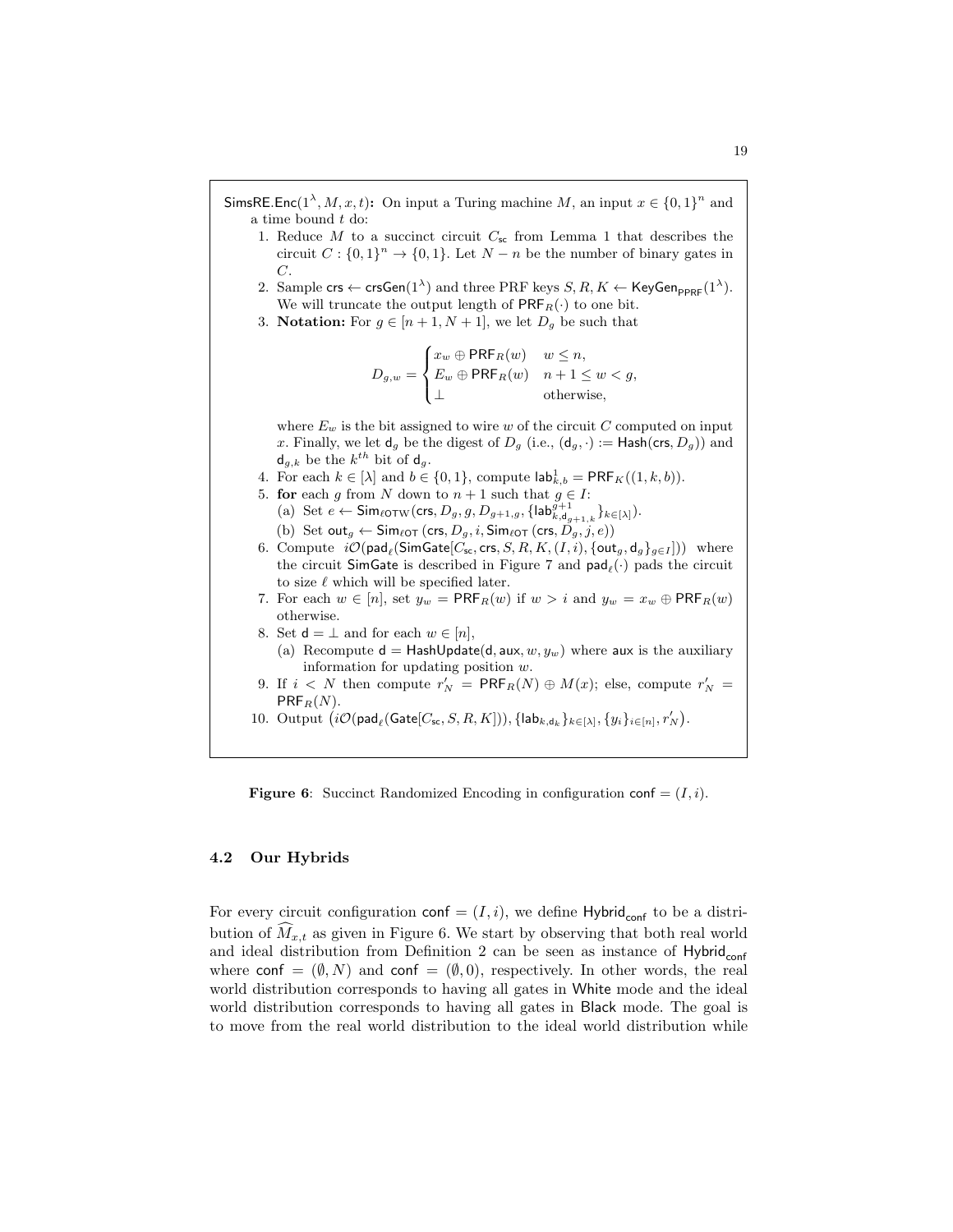#### **SimGate**

**Input:** A gate  $g \in [n+1, N]$ .

Hardcoded: The circuit  $C_{sc}$ , common reference string crs, a triplet of PRF keys  $(S, R, K)$ , the configuration  $(I, i)$ , {out<sub>g</sub>}<sub>g∈I</sub> and {d<sub>g</sub>}<sub>g∈I</sub>.

- 1. Run  $C_{\text{sc}}$  on input g to obtain  $f_g$ ,  $(i, j)$ .
- 2. Set  $r_i = \text{PRF}_R(i)$ ,  $r_j = \text{PRF}_R(j)$  and  $r_g = \text{PRF}_R(g)$ .
- 3. Compute  $\mathsf{lab}^g_{k,b} = \mathsf{PRF}_K(g,k,b)$  and  $\mathsf{lab}^{g+1}_{k,b} = \mathsf{PRF}_K(g+1,k,b)$  for each  $k \in [\lambda]$ and  $b \in \{0, 1\}$ . (We use  $\{\textsf{lab}_{k,b}^g\}$  to denote  $\{\textsf{lab}_{k,b}^g\}_{k \in [\lambda], b \in \{0,1\}}$ .)
- 4. If  $g \leq i$  and  $g \notin I$  then compute (where the step-circuit SC is described in Figure 5)
	- $\widetilde{\mathsf{SC}}_g \leftarrow \mathsf{GarbleCkt}\left(1^\lambda,\mathsf{SC}[\mathsf{crs},(r_i,r_j,r_g),(i,j),f_g,\{\mathsf{lab}^{g+1}_{k,b}\},0],\{\mathsf{lab}^g_{k,b}\};\mathsf{PRF}_S(g)\right)$ .
- 5. Else if  $g > i$ , compute

$$
\widetilde{\mathsf{SC}}_g \gets \mathsf{GarbleCkt}\left(1^{\lambda}, \mathsf{SC}[\mathsf{crs}, (0,0,r_g), (i,j), \{\mathsf{lab}^{g+1}_{k,b}\}, 1], \{\mathsf{lab}^g_{k,b}\}; \mathsf{PRF}_S(g)\right).
$$

- 6. Else, compute  $\widetilde{\mathsf{SC}}_\mathsf{g} \leftarrow \mathsf{Sim}_\mathsf{Ckt}\left(1^\lambda,1^{|\mathsf{SC}|},\mathsf{out}_\mathsf{g},\{\mathsf{lab}^\mathsf{g}_{k,\mathsf{d}_\mathsf{g,k}}\}_{k\in[\lambda]};\mathsf{PRF}_S(g)\right)$ .
- 7. Output  $\widetilde{SC}_g$ .

Figure 7: Description of SimGate

minimizing the maximum number of gates in the Gray mode in any intermediate hybrid.<sup>5</sup>

4.2.1 Rules of Indistinguishability We will now describe the two rules (we call these rule A and rule B) to move from one valid circuit configuration conf to another valid configuration  $\text{conf}'$  such that  $\text{Hybrid}_{\text{conf}}$  is computationally indistinguishable from  $Hybrid_{conf'}$ .

- Rule A: Rule A says that for any valid configuration conf we can indistinguishably change gate  $g^*$  in White mode to Gray mode if it is the first gate or if its predecessor is also in Gray mode. More formally, let conf  $=(I, i)$  and  $\text{conf}' = (I', i')$  be two valid circuit configurations and  $g^* \in [n+1, N]$  be a gate such that:
	- $i = i'.$
	- $-g^* \notin I, I' = I \cup \{g^*\}\text{ and } g^* \leq i.$
	- $-$  Either  $g^* = n + 1$  or  $g^* 1 \in I$ .

<sup>5</sup> This is because the number of gates in the Gray mode increases the circuit size of SimGate by a proportional factor.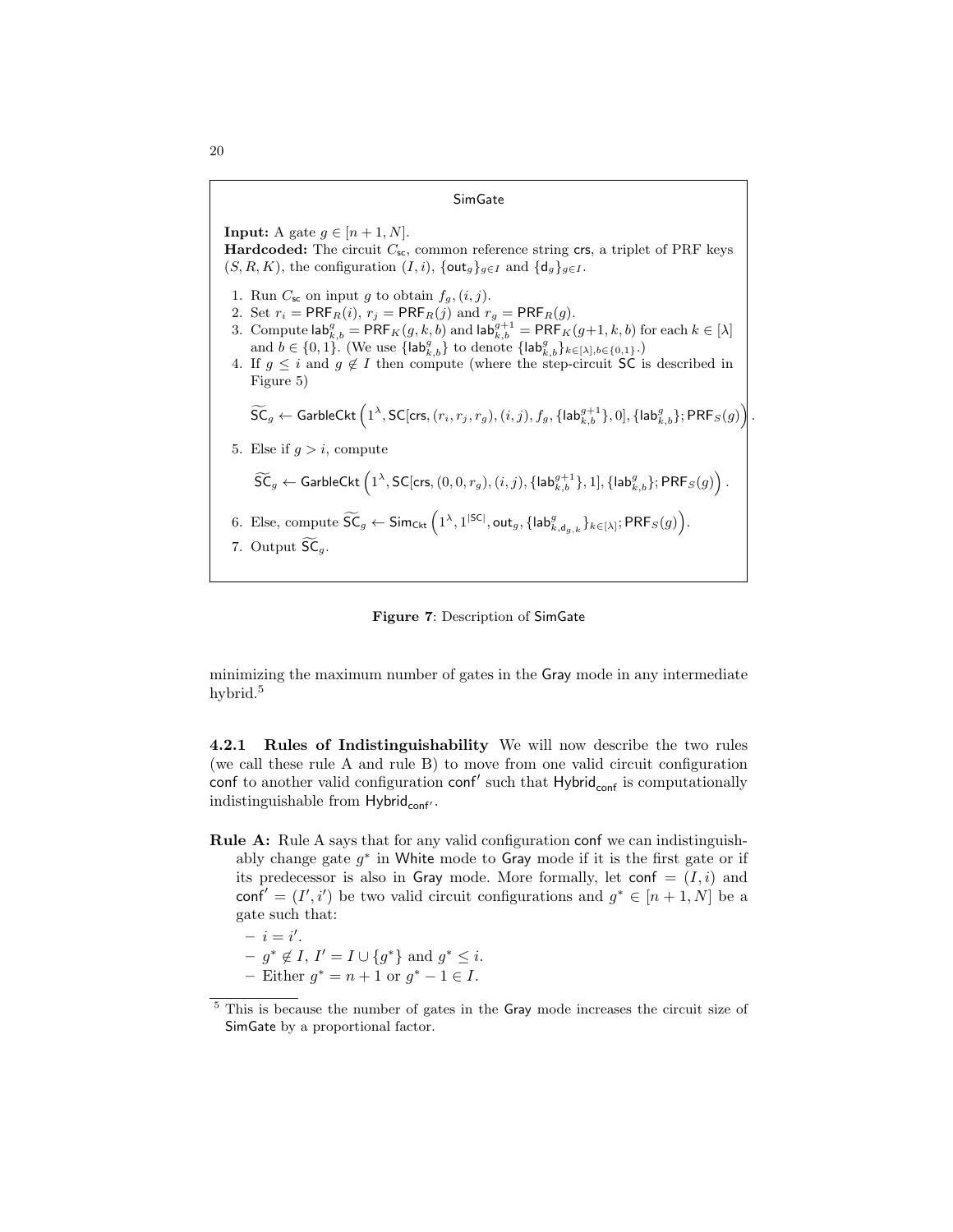In Lemma 4, we will show that for two valid configurations conf, conf' satisfying the above constraints we have that  $Hybrid_{conf} \stackrel{c}{\approx} Hybrid_{conf'}$ . Note that we can also use this rule to move a gate  $g^*$  from Gray mode to White mode. We refer to those invocations of the rule as inverse A rule. Rule A is illustrated in Figure 8.

- Rule B: Rule B says that for any configuration for any valid configuration conf we can indistinguishably change gate  $g^*$  in Gray mode to Black mode if all gates subsequent to  $g^*$  is in Black mode and the predecessor is in Gray mode. More formally, let conf =  $(I, g^*)$  and conf' =  $(I', g')$  be two valid circuit configurations such that:
	- $-g^* = g' + 1.$
	- $-g^* \in I, I' = I \setminus \{g^*\}.$
	- $-$  Either  $g^* = n + 1$  or  $g^* 1 \in I$ .

In Lemma 5, we will show that for an valid configurations  $\text{conf}, \text{conf}'$  satisfying the above constraints we have that  $Hybrid_{conf} \stackrel{c}{\approx} Hybrid_{conf'}$ . Rule B is illustrated in Figure 9.



Figure 8: Example of Rule A



Figure 9: Example of Rule B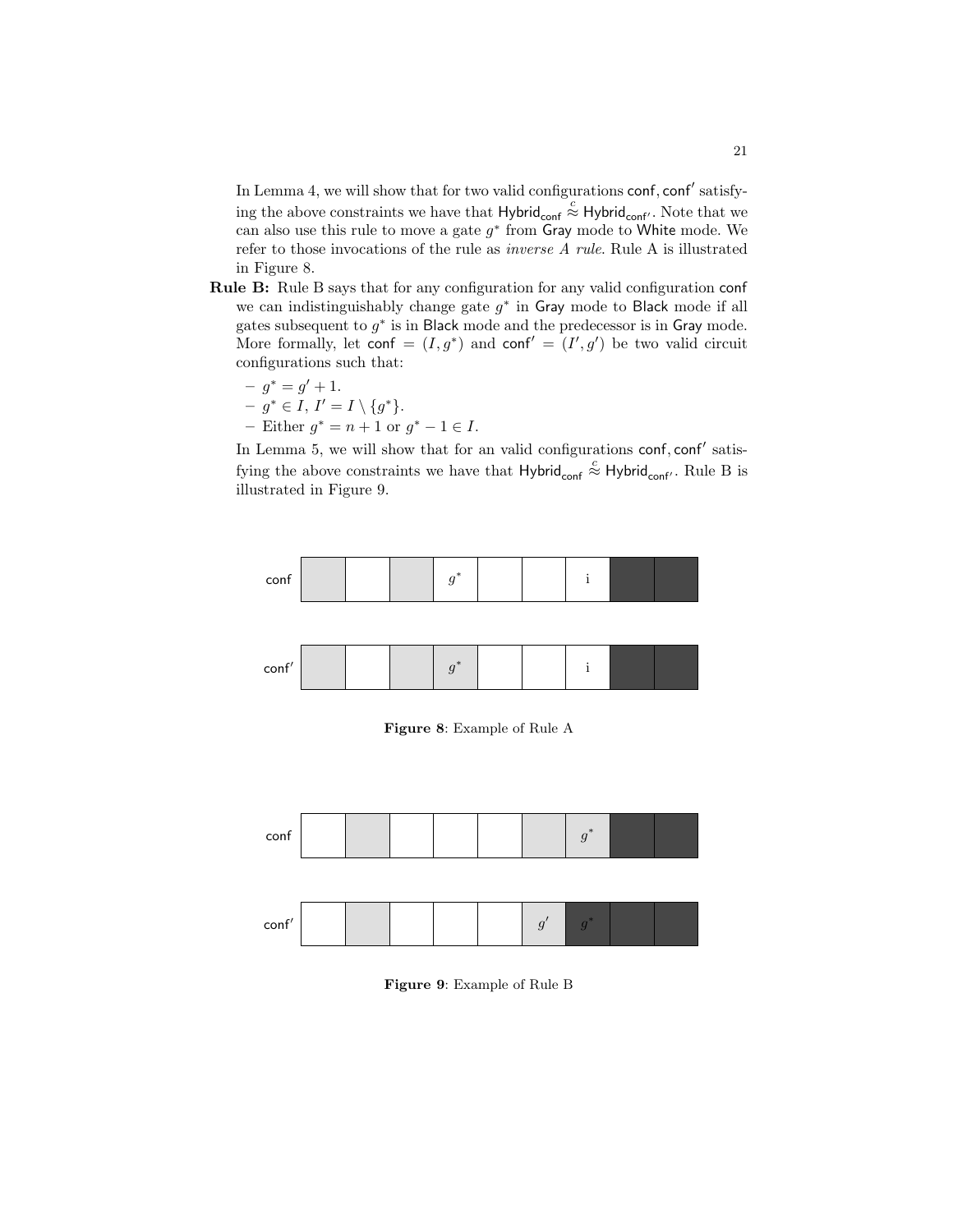4.2.2 Interpreting the rules of indistinguishability as a pebbling game Sections 4.2.2 and 4.2.3 are taken verbatim from [GS18a]. Our sequence of hybrids from the real to the ideal world follow an optimal strategy for the following pebbling game. The two rules described above correspond to the rules of our pebbling game below.

Consider the positive integer line  $n + 1, n + 2, \ldots N$ . We are given pebbles of two colors: gray and black . A black pebble corresponds to a gate in the Black (i.e., input independent simulation) mode and a gray pebble corresponds to a gate in the Gray (i.e., input dependent simulation) mode. A position without any pebble corresponds to real garbling or in the White mode. We can place the pebbles on this positive integer line according to the following two rules:

- **Rule A:** We can place or remove a gray pebble in position  $i$  if and only if there is a gray pebble in position  $i - 1$ . This restriction does not apply to position  $n + 1$ : we can always place or remove a gray pebble at position  $n + 1$ .
- **Rule B:** We can replace a gray pebble in position  $i$  with a black pebble as long as all the positions  $\geq i$  have black pebbles and there is a gray pebble in position  $i - 1$  or if  $i = n + 1$ .

Optimization goal of the pebbling game. The goal is to pebble the line  $[n+1, N]$  such that every position has a black pebble while minimizing the number of gray pebbles that are present on the line at any point in time.

4.2.3 Optimal Pebbling Strategy To provide some intuition, we start with the naïve pebbling strategy. The naïve pebbling strategy involves starting from position  $n+1$  and placing a gray pebble at every position in  $[n+1, N]$  and then replacing them with black pebbles from N to  $n + 1$ . However, this strategy uses a total of  $N - n$  gray pebbles. Using a more clever strategy, it is actually possible to do the same using only  $log(N - n)$  gray pebbles. We first recall the following lemma from [GPSZ17].

**Lemma 2** ([GPSZ17]). For any integer  $n+1 \leq p \leq n+2^k-1$ , it is possible to make  $O((p - n)^{\log_2 3}) \approx O((p - n)^{1.585})$  moves and get a gray pebble at position p using k gray pebbles.

Proof. For completeness we give the proof. This proof is taken verbatim from [GPSZ17].

First we observe to get a gray pebble placed at p, for each  $i \in [n+1, p-1]$ there must have been at some point a gray pebble placed at location i.

Next, we observe that it suffices to show we can get a gray pebble at position  $p = n + 2<sup>k</sup> - 1$  for every k using  $O(3<sup>k</sup>) = O((p - n)^{\log_2 3})$  steps. Indeed, for more general p, we run the protocol for  $p' = n + 2<sup>k</sup> - 1$  where  $k = \lfloor \log_2(p - n - 1) \rfloor$ , but stop the first time we get a gray pebble at position p. Since  $p'/p \leq 3$ , the running time is at most  $O((p-n)^{\log_2 3})$ .

Now for the algorithm. The sequence of steps will create a fractal pattern, and we describe the steps recursively. We assume an algorithm  $A_{k-1}$  using  $k-1$ gray pebbles that can get a gray pebble at position  $n + 2^{k-1} - 1$ . The steps are as follows: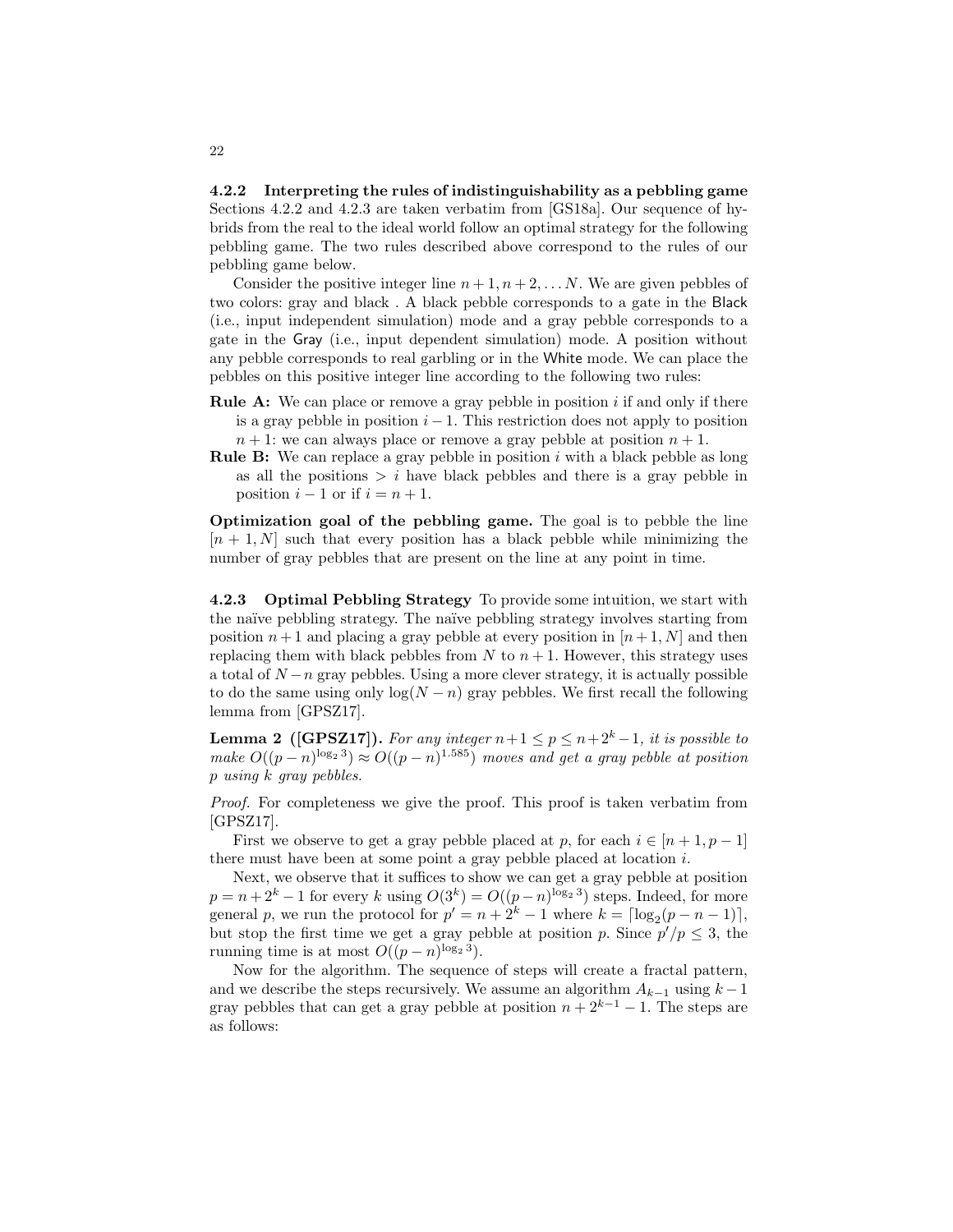- Run  $A_{k-1}$ . There is now a gray pebble at position  $n + 2^{k-1} 1$  on the line.
- Place the remaining gray pebble at position  $n + 2^{k-1}$ , which is allowed since there is a gray pebble at position  $n + 2^{k-1} - 1$ .
- Run  $A_{k-1}$  in reverse, recovering all of the  $k-1$  gray pebbles used by A. The result is that there is a single gray pebble on the line at position  $n + 2^{k-1}$ .
- Now associate the portion of the number line starting at  $n+2^{k-1}+1$  with a new number line. That is, associate  $n+2^{k-1}+a$  on the original number line with  $n' + a$  (where  $n' = n + 2^{k-1}$ ) on the new number line. We now have  $k-1$ gray pebbles, and on this new number line, all of the same rules apply. In particular, we can always add or remove a gray pebble from the first position  $n'+1 = n+2^{k-1}+1$  since we have left a gray pebble at  $n+2^{k-1}$ . Therefore, we can run  $A_{k+1}$  once more on the new number line starting at  $n' + 1$ . The end result is a pebble at position  $n'+2^{k-1}-1 = n+2^{k-1}+(2^{k-1}-1) = n+2^k-1$ .

It remains to analyze the running time. The algorithm makes 3 recursive calls to  $A_{k-1}$ , so by induction the overall running time is  $O(3<sup>k</sup>)$ , as desired.

Using the above lemma, we now give an optimal strategy for our pebbling game.

**Lemma 3** ([GS18a]). For any  $N \in \mathbb{N}$ , there exists a strategy for pebbling the line graph  $[n+1,N]$  according to rules A and B by using at most  $\log N$ *gray pebbles and making poly* $(N)$  *moves.* 

Proof. The proof is taken verbatim from [GS18a].

The strategy is given below. For each g from N down to  $n + 1$  do:

- 1. Use the strategy in Lemma 2 to place a gray pebble in position g. Note that there exists a gray pebble in position  $q - 1$  as well.
- 2. Replace the gray pebble in position q with a black pebble. This replacement is allowed since all positions  $> q$  have black pebbles and there is a gray pebble in position  $q-1$ .
- 3. Recover all the gray pebbles by reversing the moves.

The correctness of this strategy follows by inspection and the number of moves is polynomial in N.

### 4.3 Proof of Indistinguishability for the Rules

In this subsection, we will use the security of underlying primitives to implement the two rules.

### 4.3.1 Implementing Rule A

Lemma 4 (Rule A). Let conf and conf' be two valid circuit configurations satisfying the constraints of rule A, then assuming the security of garbling scheme for circuits, updatable laconic oblivious transfer, indistinguishability obfuscation and puncturable PRFs we have that  $H$ ybrid<sub>conf</sub>  $\stackrel{c}{\approx}$  Hybrid<sub>conf</sub>.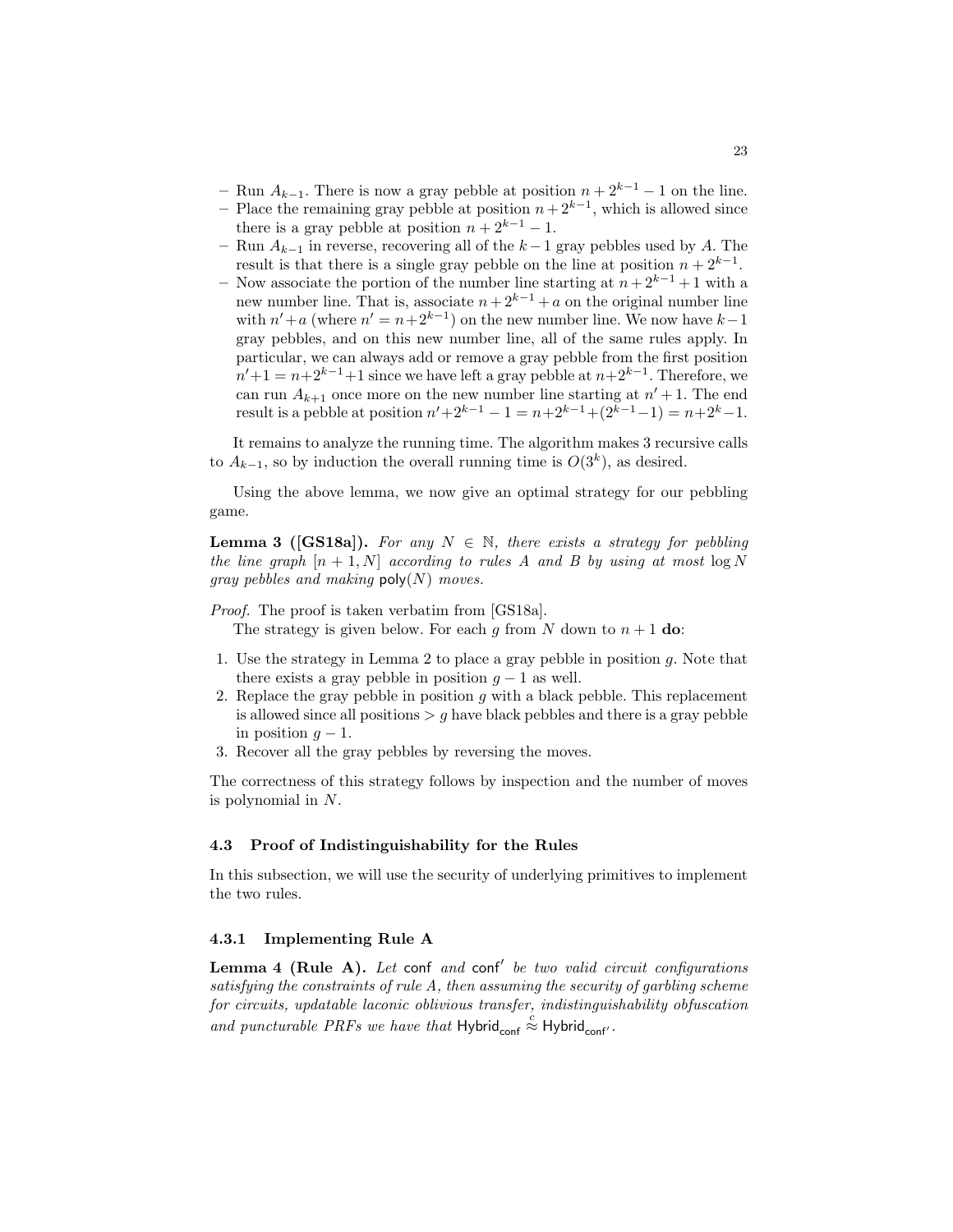Proof. We prove this via a hybrid argument.

- Hybrid<sub>conf</sub>: This is our starting hybrid and is distributed as  $\mathsf{Hybrid}_{(I,i)}$ .
- $-$  Hybrid<sub>1</sub>: In this hybrid, instead of hardwiring the PPRF keys K and S in the circuit SimGate, we hardwire the key K that is punctured at  $(g^*, k, b)$  for every  $k \in [\lambda], b \in \{0,1\}$  and S punctured at  $g^*$ . We additionally hardwire  $\{\mathsf{lab}_{k,b}^{g^*}\}_{k\in\{\lambda\},b\in\{0,1\}}$  and PRF<sub>S</sub> $(g^*)$ . This blows up the size of the circuit by a factor poly( $\lambda$ ). On input  $g^* - 1$  and  $g^*$ , the circuit now uses the hardwired labels/randomness instead of computing them using the PPRF.
	- It can be noted that the SimGate circuits in both Hybrid<sub>conf</sub> and Hybrid<sub>1</sub> computes the exact same functionality and hence the indistinguishability between Hybrid<sub>conf</sub> and Hybrid<sub>1</sub> follows from the security of  $i\mathcal{O}$ .
- $-$  Hybrid<sub>2</sub>: We make three changes to the SimGate.
	- $\overline{\bullet}$  By conditions of Rule A, we have that  $g^*$  –1  $\in I$  (if  $g^* \neq n+1$ ). Therefore, we note that all the input labels  $\{ \mathsf{lab}^{g^*}_{k,b} \}$  are not used in SimGate but only the labels corresponding to  $d_{g^*}$  i.e., {lab $g_{k,q}^{g^*}$  $_{k,\mathsf{d}_{g^*,k}}^g\}_{k\in[\lambda]}$ . We just hardwire these labels in SimGate.
	- We also hardwire  $SC_{g^*}$  (that is computed using randomness PRF<sub>S</sub> $(g^*)$ ) in SimGate instead of generating it inside SimGate.
	- We remove the hardwired randomness  $PRF_S(g^*)$ .

The computational indistinguishability between  $\mathsf{Hybrid}_2$  from  $\mathsf{Hybrid}_1$  follows from the security of  $i\mathcal{O}$  since the function computed by SimGate in Hybrid<sub>1</sub> and  $Hybrid<sub>2</sub>$  is exactly the same.

- $-$  Hybrid<sub>3</sub>: In this hybrid, we sample the labels  $\{\mathsf{lab}_{k,d_{g^*,k}}\}_{k\in[\lambda]}$  and the randomness used in generating  $SC_{g^*}$  uniformly at random instead of generating them as outputs of the puncturable PRF. The computational indistinguishability between  $Hybrid<sub>2</sub>$  and  $Hybrid<sub>3</sub>$  follows from the security of puncturable PRF.
- $-$  Hybrid<sub>4</sub>: In this hybrid, we generate  $SC_{g^*}$  (that is hardwired inside SimGate) from the simulated distribution. More formally, we generate

$$
\widetilde{\mathsf{SC}}_{g^*}\leftarrow \mathsf{Sim}_{ckt}(1^\lambda,1^{|\mathsf{SC}|},\mathsf{out},\{\mathsf{lab}^{g^*}_{k,\mathsf{d}_{g^*,k}}\}_{k\in[\lambda]})
$$

where out  $\leftarrow \mathsf{SC}[\mathsf{crs}, (r_i, r_j, r_g), (i, j, f_g), \{\mathsf{lab}^{g^*+1}_{k,b}\}, 0](\mathsf{d}_{g^*}).$ 

The only change in hybrid  $Hybrid<sub>3</sub>$  from  $Hybrid<sub>2</sub>$  is in the generation of the garbled circuit  $\mathsf{SC}_{g^*}$  and the security follows directly from the selective security of the garbling scheme.

- Hybrid<sub>5</sub>: In this hybrid, we change how the output value out hardwired in  $SC_{g^*}$  is generated. Recall that in Hybrid<sub>4</sub> this value is generated by first computing  $c_0$  and  $c_1$  as in Figure 5 and then generating out as Send (crs, d, i,  $c_0$ ,  $c_1$ ). In this hybrid, we just generate  $c_{D_q^*,i}$  and use the laconic OT simulator to generate out. More formally, out is generated as

$$
\mathsf{out} \leftarrow \mathsf{Sim}_{\ell \mathsf{OT}}\left(\mathsf{crs}, D_{g^*}, i, c_{D_{g^*, i}}\right).
$$

Computational indistinguishability between hybrids  $\text{Hybrid}_4$  and  $\text{Hybrid}_5$  follows directly from the sender privacy of the laconic OT scheme.

24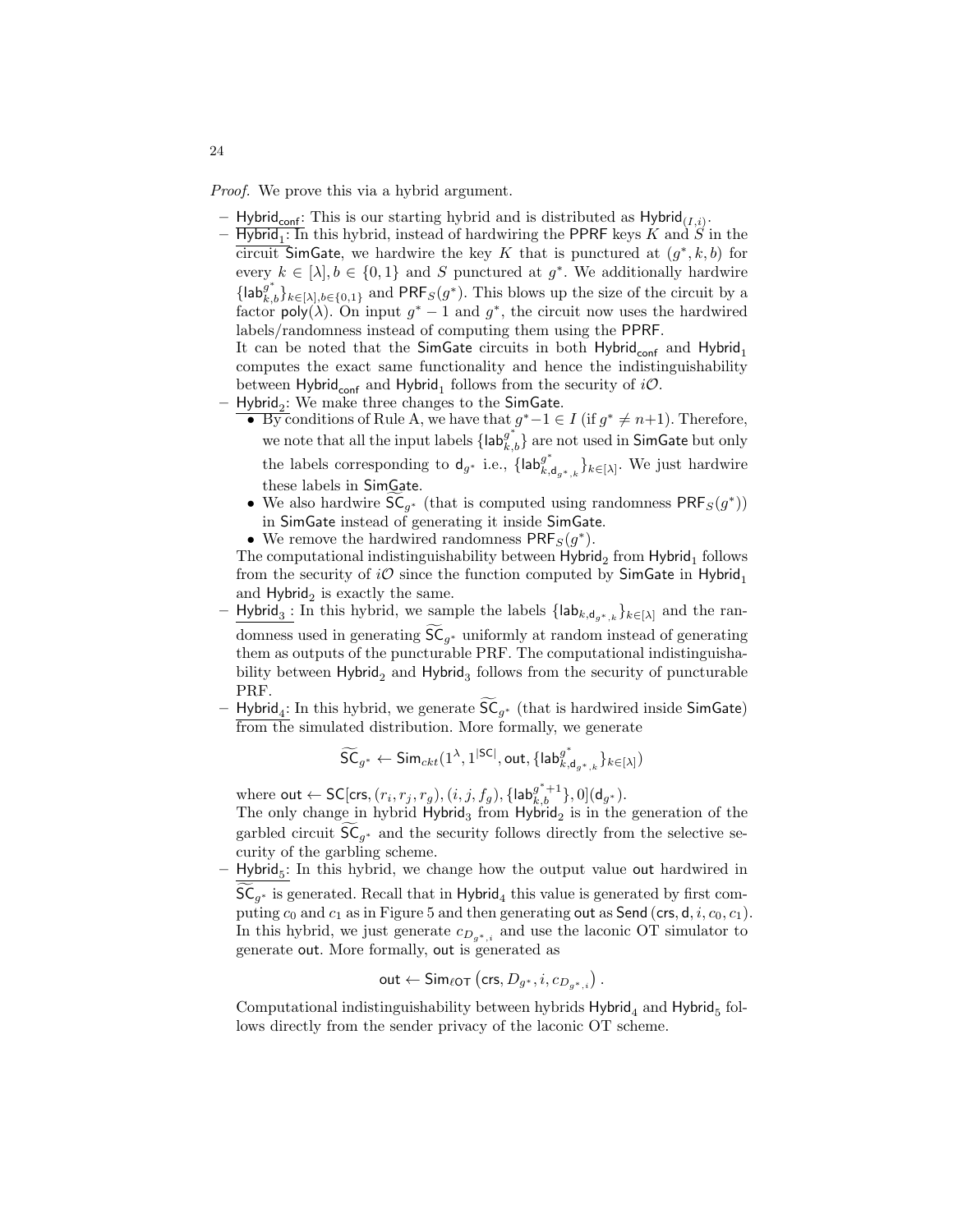$-$  Hybrid<sub>6</sub>: In this hybrid, we change how the value  $c_{D_{g^*,i}}$  is generated. Recall from Figure 5 that  $c_{D_{g^*,i}}$  is set as  $\mathsf{Send}(\mathsf{crs},\mathsf{d},j,(\gamma(D_{g^*,i},0),e_{\gamma(D_{g^*,i},0})),(\gamma(D_{g^*,i},1),e_{\gamma(D_{g^*,i},1)})).$ We change the distribution of  $c_{D_{g^*,i}}$  to  $\mathsf{Sim}_{\ell \circ \mathsf{OT}}(\mathsf{crs}, D_{g^*}, j, e_{D_{g^*+1,g^*}})$ , where  $e_{D_{a^*+1,a^*}}$  is sampled as in Figure 5. Computational indistinguishability between hybrids  $\text{Hybrid}_6$  and  $\text{Hybrid}_5$  fol-

lows directly from the sender privacy of the laconic OT scheme. The argument is analogous to the argument of indistinguishability between  $Hybrid<sub>4</sub>$ and  $Hybrid_5$ .

- Hybrid<sub>7</sub>: In this hybrid, we change how  $e_{D_{g^*+1,g^*}}$  is generated. More specifically, we generate it using the simulator  $\mathsf{Sim}_{\ell OTW}$ . In other words,  $e_{D_q^*+1,q}$ is generated as

$$
\textsf{Sim}_{\ell\textsf{OTW}}(\textsf{crs},D_{g^*},g^*,D_{g^*+1,g^*},\{\textsf{lab}^{g^*+1}_{k,\mathbf{d}_{g^*+1,k}}\}_{k\in[\lambda]}).
$$

Computational indistinguishability between hybrids  $\mathsf{Hybrid}_6$  and  $\mathsf{Hybrid}_7$  follows directly from the sender privacy for writes of the laconic OT scheme.

 $-$  Hybrid<sub>8</sub>  $-$  Hybrid<sub>10</sub>: In this hybrid, we reverse the changes made in Hybrid<sub>1</sub> to Hybrid<sub>3</sub> except that we hardwire  $\{\textsf{out}_{g^*}, \textsf{d}_{g^*}\}\$  in SimGate and use it to generate  $SC_{g^*}$ . The indistinguishability between  $H$ ybrid<sub>7</sub> to  $H$ ybrid<sub>10</sub> follows in analogous manner to the indistinguishability between  $\mathsf{Hybrid}_{\mathsf{conf}}$  to  $\mathsf{Hybrid}_{3}$ . Finally, observe that hybrid  $Hybrid_{10}$  is the same as Hybrid<sub>conf</sub>.

This completes the proof of the lemma. We additionally note that the above sequence of hybrids is reversible. This implies the inverse rule A.

### 4.3.2 Implementing Rule B

Lemma 5 (Rule B). Let conf and conf' be two valid circuit configurations satisfying the constraints of rule B, then assuming the security of somewhere equivocal encryption, garbling scheme for circuits and updatable laconic oblivious transfer, we have that  $H$ ybrid<sub>conf</sub><sup>c</sup>  $\stackrel{c}{\approx}$  Hybrid<sub>conf</sub><sup>'</sup>.

*Proof.* We prove this via a hybrid argument starting with  $Hybrid<sub>conf'</sub>$  and ending in hybrid Hybrid<sub>conf</sub>. We follow this ordering of the hybrids as this keeps the proof very close to the proof of Lemma 4.

- Hybrid<sub>conf'</sub>: This is our starting hybrid and is distributed as Hybrid<sub>(I',g')</sub>.
- $-$  Hybrid<sub>1</sub>: In this hybrid, instead of hardwiring the PPRF keys K, R and S in the circuit SimGate, we hardwire the key K that is punctured at  $(g^*, k, b)$ for every  $k \in [\lambda], b \in \{0,1\}, R$  and S are punctured at  $g^*$ . We additionally hardwire  $\{\mathsf{lab}_{k,b}^{g^*}\}_{k\in[\lambda],b\in\{0,1\}}, (r_i,r_{j,g}),\mathsf{PRF}_R(g^*)$  and  $\mathsf{PRF}_S(g^*)$ . This blows up the size of the circuit by a factor  $\text{poly}(\lambda)$ . On input  $g^* - 1$  and  $g^*$ , the circuit now uses the hardwired labels/randomness instead of computing them using the PPRF. Note that by constraints on conf and conf',  $\overline{PRF_R(g^*)}$  is only needed on input  $g^*$ . This is because all gates  $g > g^*$  are in Black mode. It can be noted that the SimGate circuits in both Hybrid<sub>conf</sub> and Hybrid<sub>1</sub> computes the exact same functionality and hence the indistinguishability between Hybrid<sub>conf</sub> and Hybrid<sub>1</sub> follows from the security of  $i\mathcal{O}$ .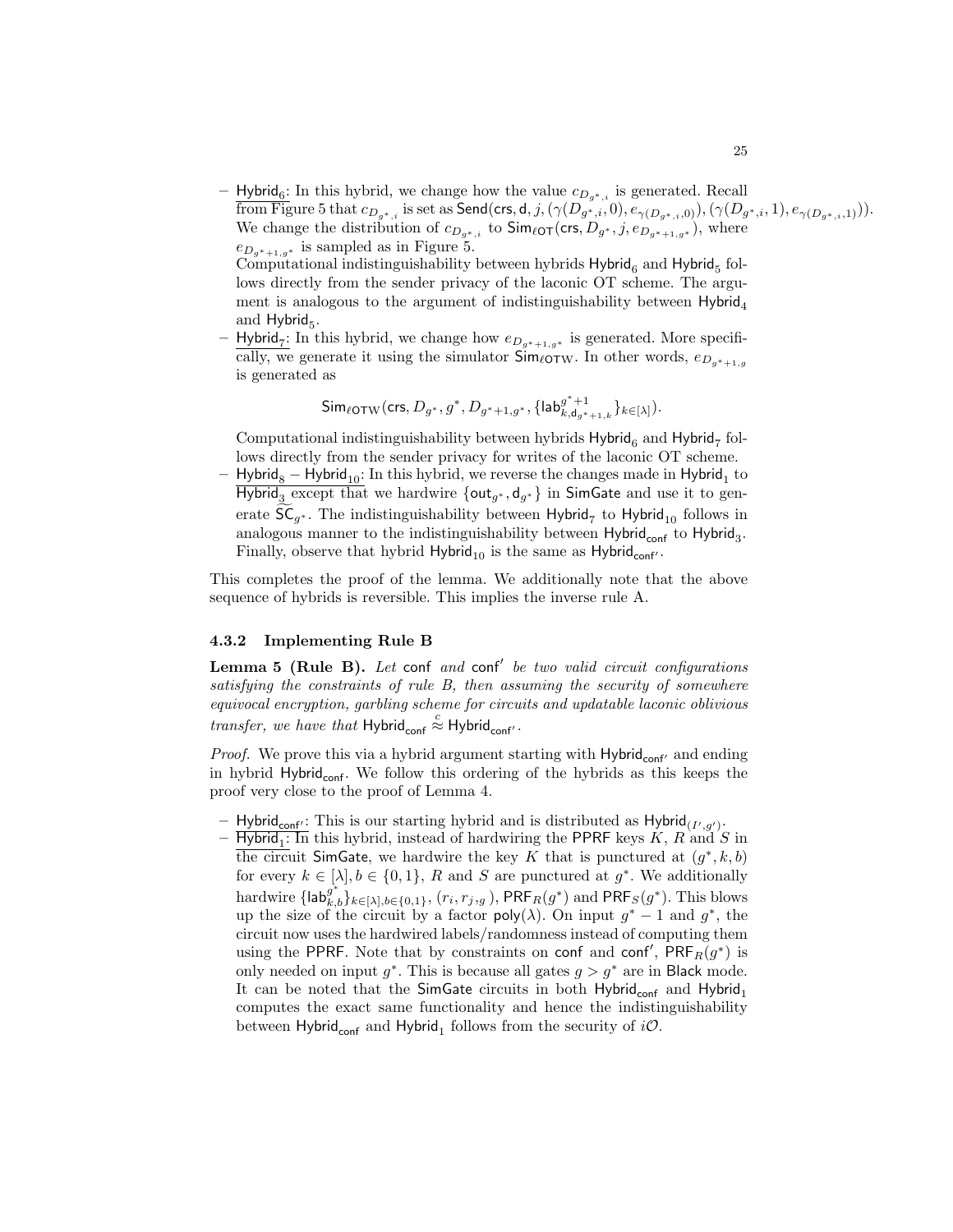$-$  Hybrid<sub>2</sub>: We make three changes to the SimGate.

- By conditions of Rule A, we have that  $g^* 1 \in I$  (if  $g^* \neq n+1$ ). Therefore, we note that all the input labels  $\{ \mathsf{lab}^{g^*}_{k,b} \}$  are not used in SimGate but only the labels corresponding to  $d_{g^*}$  i.e., {lab $g_{k,d}^{g^*}$  $_{k,\mathsf{d}_{g^*,k}}^g\}_{k\in[\lambda]}$ . We just hardwire these labels in SimGate.
- We also hardwire  $SC_{g^*}$  (where  $SC_{g^*}$  has  $r_{g^*}$  hardwired and  $SC_{g^*}$  is computed using randomness  $PRF_S(g^*)$  in SimGate instead of generating it inside SimGate.
- We remove the hardwired randomness  $PRF_S(g^*)$  and  $PRF_R(g^*)$ .

The computational indistinguishability between  $\mathsf{Hybrid}_2$  from  $\mathsf{Hybrid}_1$  follows from the security of  $i\mathcal{O}$  since the function computed by SimGate in Hybrid<sub>1</sub> and  $Hybrid<sub>2</sub>$  is exactly the same.

- Hybrid<sub>3</sub>: In this hybrid, we sample the labels  $\{\mathsf{lab}_{k,d_{g^*,k}}\}_{k\in[\lambda]},\ \mathsf{PRF}_R(g^*)$ and the randomness used in generating  $SC_{g^*}$  uniformly at random instead of generating them as outputs of the puncturable PRF. The computational indistinguishability between  $\mathsf{Hybrid}_2$  and  $\mathsf{Hybrid}_3$  follows from the security of puncturable PRF.
- $-$  Hybrid<sub>4</sub>: In this hybrid, we generate  $SC_{g^*}$  (that is hardwired inside SimGate) from the simulated distribution. More formally, we generate

$$
\widetilde{\mathsf{SC}}_{g^*}\leftarrow \mathsf{Sim}_{ckt}(1^\lambda,1^{|\mathsf{SC}|},\mathsf{out},\{\mathsf{lab}^{g^*}_{k,\mathsf{d}_{g^*,k}}\}_{k\in[\lambda]})
$$

where  $\mathsf{out} \leftarrow \mathsf{SC}[\mathsf{crs}, (0, 0, r_g), (i, j, f_g), \{\mathsf{lab}^{g^*+1}_{k, b}\}, 1](\mathsf{d}_{g^*}).$ 

The only change in hybrid  $Hybrid<sub>3</sub>$  from  $Hybrid<sub>4</sub>$  is in the generation of the garbled circuit  $\mathsf{SC}_{g^*}$  and the security follows directly from the selective security of the garbling scheme.

 $-$  Hybrid<sub>5</sub>: In this hybrid, we set change how the output value out hardwired in  $SC_{g^*}$  is generated. Recall that in hybrid Hybrid<sub>4</sub> this value is generated by first computing  $c_0$  and  $c_1$  as in Figure 5 and then generating out as Send (crs, d, i, c<sub>0</sub>, c<sub>1</sub>). In this hybrid, we just generate  $c_{D_{q^*,i}}$  and use the laconic OT simulator to generate out. More formally, out is generated as

$$
\mathsf{out} \gets \mathsf{Sim}_{\ell \mathsf{OT}}\left(\mathsf{crs}, D_{g^*}, i, c_{D_{g^*, i}}\right).
$$

Computational indistinguishability between hybrids  $\mathsf{Hybrid}_{4}$  and  $\mathsf{Hybrid}_{5}$  follows directly from the sender privacy of the laconic OT scheme.

 $-$  Hybrid<sub>6</sub>: In this hybrid, we change how the how the value  $c_{D_{g^*,i}}$  is generated in hybrid  $\textsf{Hybrid}_5\textsf{.}\ \textsf{Recall}$  from Figure 5 that  $c_{D_{g^*,i}}$  is set as <code>Send</code> (crs, d,  $j, e_{r_{g^*}}, e_{r_{g^*}}\textsf{)}.$ We change the distribution of  $c_{D_{g^*,i}}$  to  $\mathsf{Sim}_{\ell \mathsf{OT}}\left(\mathsf{crs}, D_g, j, e_{r_{g^*}}\right)$ , where  $e_{r_{g^*}}$ is sampled as in Figure 5.

Computational indistinguishability between hybrids  $\text{Hybrid}_5$  and  $\text{Hybrid}_6$  follows directly from the sender privacy of the laconic OT scheme. The argument is analogous to the argument of indistinguishability between  $Hybrid<sub>4</sub>$ and  $Hybrid_5$ .

26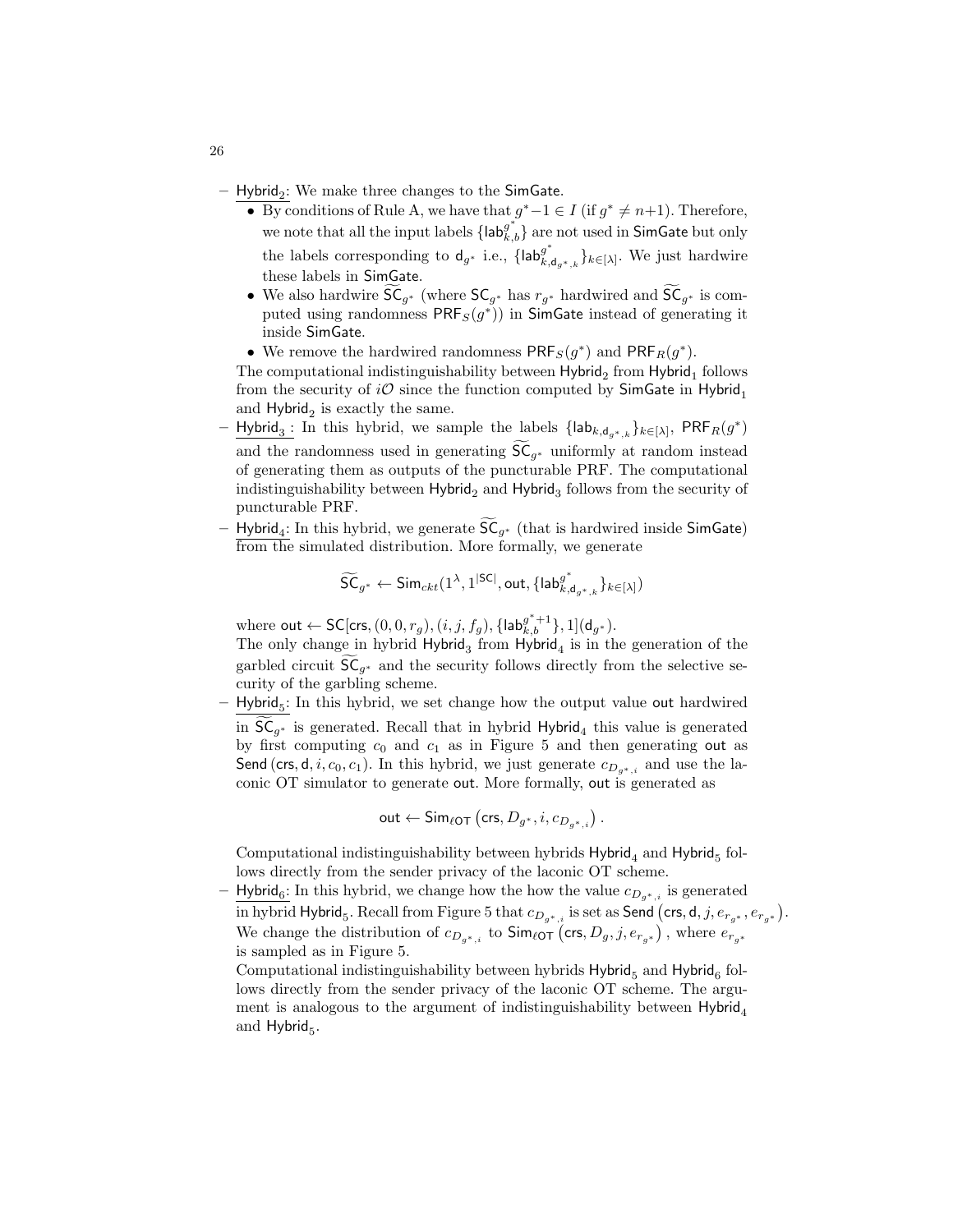– Hybrid<sub>7</sub>: In this hybrid, we change how  $e_{r_g*}$  is generated. More specifically, we generate it using the simulator  $\mathsf{Sim}_{\ell \text{OTW}}$ . In other words,  $e_{r_{\sigma^*}}$  is generated as

$$
\textsf{Sim}_{\ell\textsf{OTW}}(\textsf{crs},D_{g^*},g^*,r_{g^*},\{\textsf{lab}^{g^*+1}_{k,\mathsf{d}_{g^*+1,k}}\}_{k\in[\lambda]}).
$$

Computational indistinguishability between hybrids  $\mathsf{Hybrid}_6$  and  $\mathsf{Hybrid}_7$  follows directly from the sender privacy for writes of the laconic OT scheme.

- − Hybrid<sub>8</sub> : The only difference between Hybrid<sub>7</sub> and Hybrid<sub>8</sub> is how  $D_{g^*+1,g^*}$  is set. Namely, in Hybrid<sub>7</sub> this value is set to be  $r_{g^*}$  while in Hybrid<sub>8</sub> this value is set as  $r_{g^*} \oplus f_{g^*}(D_{g^*,i} \oplus r_i, D_{g^*,j} \oplus r_j)$ . We argue that the distributions Hybrid<sub>7</sub> and Hybrid<sub>8</sub> are identical. Two cases arise:
	- $g^* \leq N 1$ : In this case, note that since  $r_{g^*}$  is not hardwired anywhere else, we have that the distribution  $r_{g^*}$  and  $r_{g^*} \oplus f_{g^*} (D_{g^*,i} \oplus r_i D_{g^*,j} \oplus r_j)$ are both uniform and identical.
	- $g^* = N$ : In this case, we have that  $r_{g^*} = M(x) \oplus r'_{g^*}$  which is again identical to the distribution of  $r_{g^*}$  in Hybrid<sub>8</sub>.
- $-$  Hybrid<sub>9</sub>  $-$  Hybrid<sub>11</sub>: In this hybrid, we reverse the changes made in Hybrid<sub>1</sub> to Hybrid<sub>3</sub> except that we hardwire  $\{\textsf{out}_{g^*}, \textsf{d}_{g^*}\}\$  in SimGate and use it to generate  $SC_{g^*}$ .. The indistinguishability between  $H$ ybrid<sub>8</sub> to  $H$ ybrid<sub>11</sub> follows in analogous manner to the indistinguishability between  $\mathsf{Hybrid}_{\mathsf{conf}'}$  to  $\mathsf{Hybrid}_{3}$ . Observe that  $Hybrid_{11}$  is distributed identically to Hybrid<sub>conf</sub>.

This completes the proof of the lemma.

4.3.3 Completing the Hybrids The strategy given in Lemma 3 yields a sequence of configurations  $\mathsf{conf}_0 \ldots \mathsf{conf}_m$  for an appropriate polynomial  $m$  with conf<sub>0</sub> =  $(\emptyset, N)$  and conf<sub>m</sub> =  $(\emptyset, n)$ , where Hybrid<sub>conf<sub>i</sub>-1</sub><sup>c</sup> Hybrid<sub>conf<sub>i</sub></sub> either using rule A (i.e., Lemma 4) or using rule B (i.e., Lemma 5). We now show that  $\mathsf{Hybrid}_{\mathsf{conf}_m}$  is computationally indistinguishable to the ideal world distribution given by Hybrid<sub> $(\emptyset,0)$ </sub>. This is argued using the security property of puncturable PRF using the key R and the security of  $i\mathcal{O}$  as follows.

- $-$  Hybrid<sub>1</sub>: In this hybrid, we puncture the PRF key R at points  $\{1, \ldots, n\}$ and hardwire it in SimGate. Note that in  $\mathsf{Hybrid}_{(\emptyset,n)},$  the function SimGate never uses the PRF key on inputs  $\{1, \ldots, n\}$  and hence the functionality computed by the SimGate is exactly the same in this hybrid and  $\mathsf{Hybrid}_{(\emptyset,n)}$ . The computational indistinguishability follows from the security of  $i\mathcal{O}$ .
- Hybrid<sub>2</sub>: In this hybrid, we replace  $y_w$  with a random bit  $r_w$  for each  $w \in [n]$ . The computational indistinguishability between  $\mathsf{Hybrid}_1$  and  $\mathsf{Hybrid}_2$  follows from the security of puncturable PRF.
- $-$  Hybrid<sub>3</sub>: In this hybrid, we replace  $y_w$  with  $\mathsf{PRF}_R(w)$  for every  $w \in [n]$ . The computational indistinguishability between  $\mathsf{Hybrid}_2$  and  $\mathsf{Hybrid}_3$  follows from the security of puncturable PRF.
- $-$  Hybrid<sub>4</sub>: In this hybrid, we reverse the change made in Hybrid<sub>1</sub> and the indistinguishability follows from the security of  $i\mathcal{O}$ . Notice that  $\mathsf{Hybrid}_4$  is distributed identically to  $H$ ybrid $_{(\emptyset,\phi)}$ .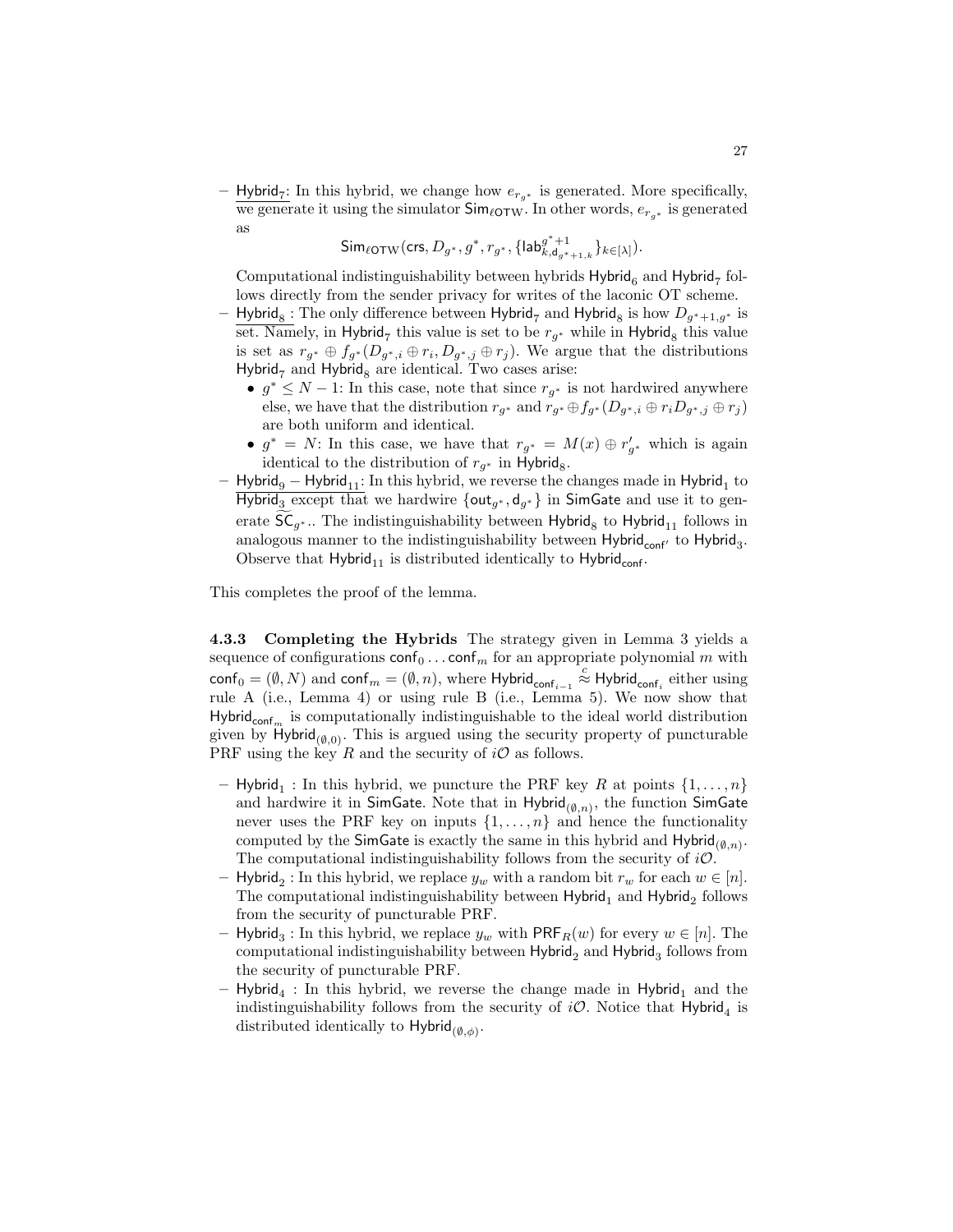Finally, the padding size  $\ell$  is set to be maximum over the sizes of SimGate in every intermediate hybrid in the proof of Lemma 4, Lemma 5 and in the proof of indistinguishability between Hybrid<sub>( $(\emptyset, n)$ </sub> and Hybrid<sub>( $(\emptyset, 0)$ </sub>). This is observed to be  $\mathsf{poly}(|M|, \log N, \lambda, n)$ . This completes the proof of security.

# References

- [AIK04] Benny Applebaum, Yuval Ishai, and Eyal Kushilevitz. Cryptography in NC<sup>0</sup>. In 45th Annual Symposium on Foundations of Computer Science, pages 166–175, Rome, Italy, October 17–19, 2004. IEEE Computer Society Press.
- [AJ15] Prabhanjan Ananth and Abhishek Jain. Indistinguishability obfuscation from compact functional encryption. In Rosario Gennaro and Matthew J. B. Robshaw, editors, Advances in Cryptology – CRYPTO 2015, Part I, volume 9215 of Lecture Notes in Computer Science, pages 308–326, Santa Barbara, CA, USA, August 16–20, 2015. Springer, Heidelberg, Germany.
- [AL18] Prabhanjan Ananth and Alex Lombardi. Succinct garbling schemes from functional encryption through a local simulation paradigm. To appear in TCC, 2018. https://eprint.iacr.org/2018/759.
- [App17] Benny Applebaum. Garbled circuits as randomized encodings of functions: a primer. Cryptology ePrint Archive, Report 2017/385, 2017. http:// eprint.iacr.org/2017/385.
- [BGI<sup>+</sup>12] Boaz Barak, Oded Goldreich, Russell Impagliazzo, Steven Rudich, Amit Sahai, Salil P. Vadhan, and Ke Yang. On the (im)possibility of obfuscating programs. J. ACM, 59(2):6, 2012.
- [BGI14] Elette Boyle, Shafi Goldwasser, and Ioana Ivan. Functional signatures and pseudorandom functions. In Public-Key Cryptography - PKC 2014 - 17th International Conference on Practice and Theory in Public-Key Cryptography, Buenos Aires, Argentina, March 26-28, 2014. Proceedings, pages 501–519, 2014.
- [BGL<sup>+</sup>15] Nir Bitansky, Sanjam Garg, Huijia Lin, Rafael Pass, and Sidharth Telang. Succinct randomized encodings and their applications. In Rocco A. Servedio and Ronitt Rubinfeld, editors, 47th Annual ACM Symposium on Theory of Computing, pages 439–448, Portland, OR, USA, June 14–17, 2015. ACM Press.
- [BGT14] Nir Bitansky, Sanjam Garg, and Sidharth Telang. Succinct randomized encodings and their applications. Cryptology ePrint Archive, Report 2014/771, 2014. http://eprint.iacr.org/2014/771.
- [BHR12] Mihir Bellare, Viet Tung Hoang, and Phillip Rogaway. Foundations of garbled circuits. In Ting Yu, George Danezis, and Virgil D. Gligor, editors, ACM CCS 12: 19th Conference on Computer and Communications Security, pages 784–796, Raleigh, NC, USA, October 16–18, 2012. ACM Press.
- [BLSV18] Zvika Brakerski, Alex Lombardi, Gil Segev, and Vinod Vaikuntanathan. Anonymous ibe, leakage resilience and circular security from new assumptions. To appear in Eurocrypt, 2018. https://eprint.iacr.org/2017/ 967.
- [BV15] Nir Bitansky and Vinod Vaikuntanathan. Indistinguishability obfuscation from functional encryption. In Venkatesan Guruswami, editor, 56th Annual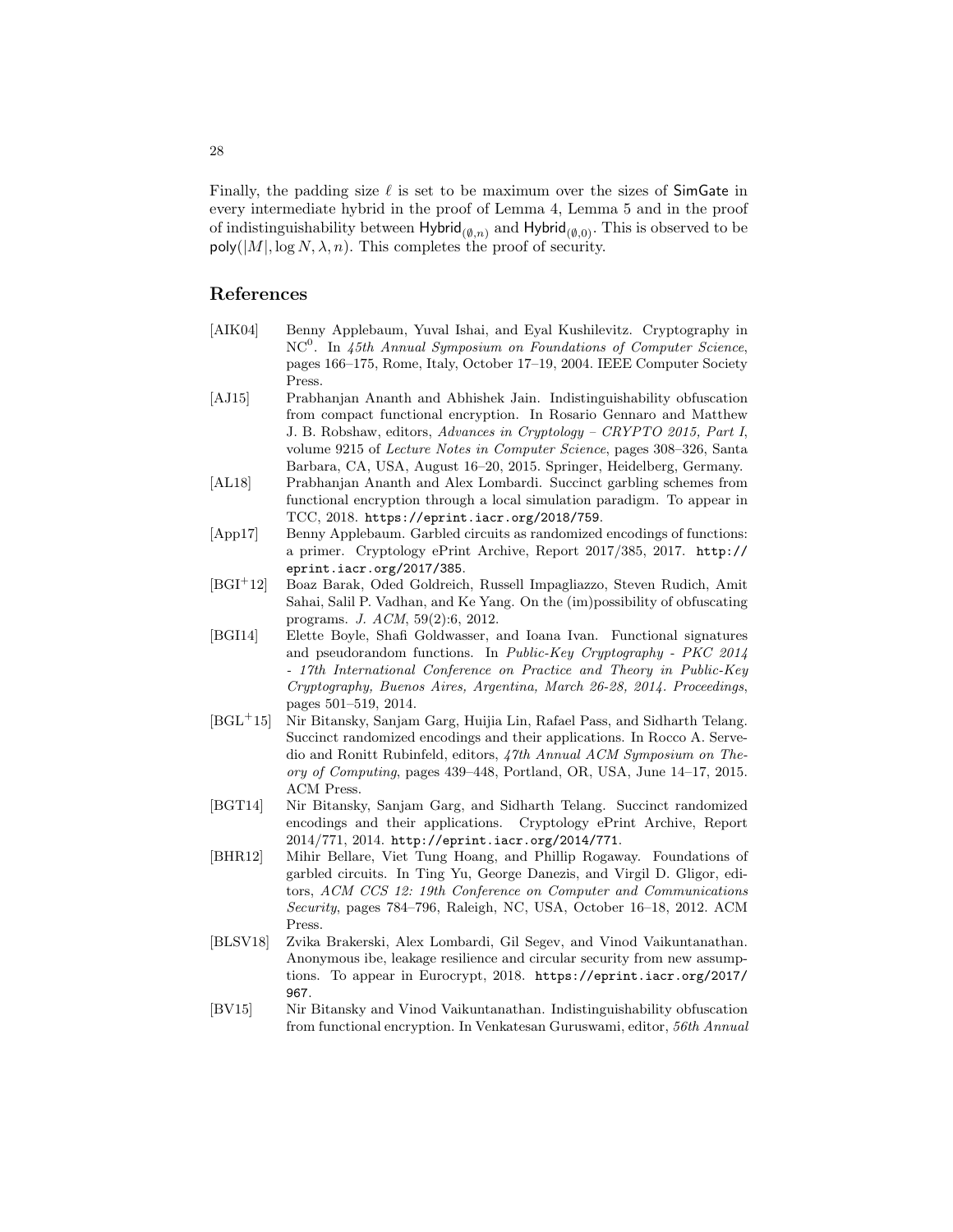Symposium on Foundations of Computer Science, pages 171–190, Berkeley, CA, USA, October 17–20, 2015. IEEE Computer Society Press.

- [BW13] Dan Boneh and Brent Waters. Constrained pseudorandom functions and their applications. In Advances in Cryptology - ASIACRYPT 2013 - 19th International Conference on the Theory and Application of Cryptology and Information Security, Bengaluru, India, December 1-5, 2013, Proceedings, Part II, pages 280–300, 2013.
- $[CDG^+17]$  Chongwon Cho, Nico Döttling, Sanjam Garg, Divya Gupta, Peihan Miao, and Antigoni Polychroniadou. Laconic receiver oblivious transfer and applications. To appear in Crypto, 2017.
- [CHJV15] Ran Canetti, Justin Holmgren, Abhishek Jain, and Vinod Vaikuntanathan. Succinct garbling and indistinguishability obfuscation for RAM programs. In Rocco A. Servedio and Ronitt Rubinfeld, editors, 47th Annual ACM Symposium on Theory of Computing, pages 429–437, Portland, OR, USA, June 14–17, 2015. ACM Press.
- [DG17] Nico Döttling and Sanjam Garg. Identity based encryption from diffiehellman assumptions. To appear in Crypto, 2017.
- [DGHM18] Nico Dttling, Sanjam Garg, Mohammad Hajiabadi, and Daniel Masny. New constructions of identity-based and key-dependent message secure encryption schemes. To appear in PKC, 2018. https://eprint.iacr. org/2017/978.
- [GGH<sup>+</sup>13] Sanjam Garg, Craig Gentry, Shai Halevi, Mariana Raykova, Amit Sahai, and Brent Waters. Candidate indistinguishability obfuscation and functional encryption for all circuits. In 54th Annual Symposium on Foundations of Computer Science, pages 40–49, Berkeley, CA, USA, October 26– 29, 2013. IEEE Computer Society Press.
- [GGHR14] Sanjam Garg, Craig Gentry, Shai Halevi, and Mariana Raykova. Tworound secure MPC from indistinguishability obfuscation. In Yehuda Lindell, editor, TCC 2014: 11th Theory of Cryptography Conference, volume 8349 of Lecture Notes in Computer Science, pages 74–94, San Diego, CA, USA, February 24–26, 2014. Springer, Heidelberg, Germany.
- [GGM86] Oded Goldreich, Shafi Goldwasser, and Silvio Micali. How to construct random functions. J. ACM, 33(4):792–807, 1986.
- [GGSW13] Sanjam Garg, Craig Gentry, Amit Sahai, and Brent Waters. Witness encryption and its applications. In Dan Boneh, Tim Roughgarden, and Joan Feigenbaum, editors, 45th Annual ACM Symposium on Theory of Computing, pages 467–476, Palo Alto, CA, USA, June 1–4, 2013. ACM Press.
- [GPSZ17] Sanjam Garg, Omkant Pandey, Akshayaram Srinivasan, and Mark Zhandry. Breaking the sub-exponential barrier in obfustopia. In Advances in Cryptology - EUROCRYPT 2017 - 36th Annual International Conference on the Theory and Applications of Cryptographic Techniques, Paris, France, April 30 - May 4, 2017, Proceedings, Part III, pages 156–181, 2017.
- [GS18a] Sanjam Garg and Akshayaram Srinivasan. Adaptively secure garbling with near optimal online complexity. *IACR Cryptology ePrint Archive*, 2018:151, 2018.
- [GS18b] Sanjam Garg and Akshayaram Srinivasan. A simple construction of io for turing machines. Cryptology ePrint Archive, Report 2018/771, 2018. https://eprint.iacr.org/2018/771.
- [HJO<sup>+</sup>16] Brett Hemenway, Zahra Jafargholi, Rafail Ostrovsky, Alessandra Scafuro, and Daniel Wichs. Adaptively secure garbled circuits from one-way functions. In Matthew Robshaw and Jonathan Katz, editors, Advances in